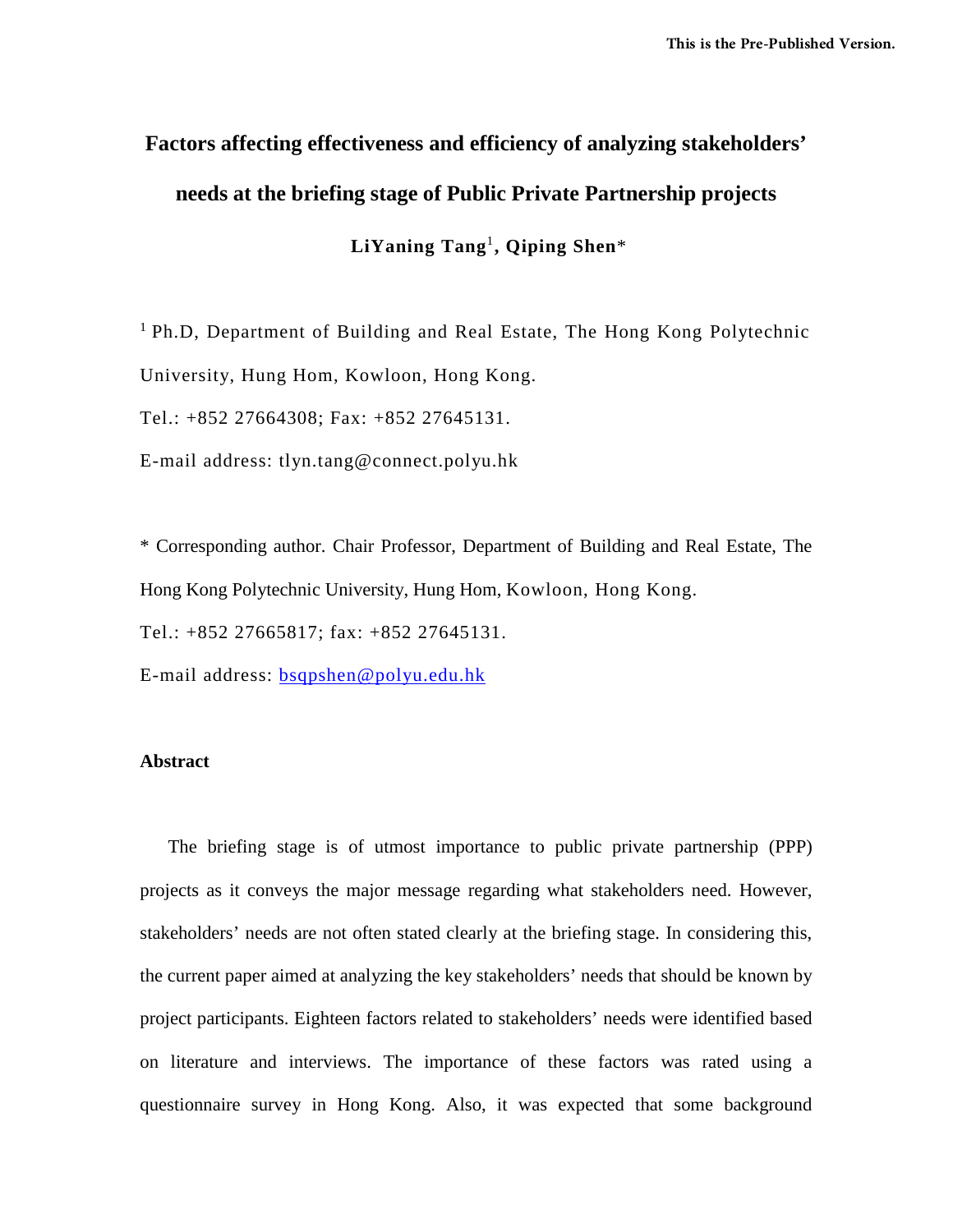variables should be taken into account when rating these factors. Therefore, other than using simple rating methods, a custom-made weighted ranking method was developed, which could enable an estimation of the weighted importance of stakeholder-related factors. In this research, four background variables were identified and their effects on the aspects such as type and nature of a PPP project, role in a PPP project, and experience working in a PPP project were examined. In order to group the factors, an exploratory factor analysis was conducted and four dimensions were extracted. The relationship of these dimensions with the four background variables were then tested by means of either t-test or ANOVA. Results indicate that the four background variables were important in ranking the aspects. After incorporating the effect of the four background variables, the weighted importance of the 18 factors was analyzed with the weighted ranking method. Finally, discussion about the rank order of the factors is provided.

*Keywords:* Critical factors; Briefing stage; Public private partnership; Stakeholder; Construction management; Factor analysis.

#### **1. Introduction**

Public Private Partnership (PPP) is widely used in the construction industry worldwide, and was studied by many researchers. One of the specific characteristics of PPP projects is that they have more stakeholders than other types of projects (Tang et al., 2010).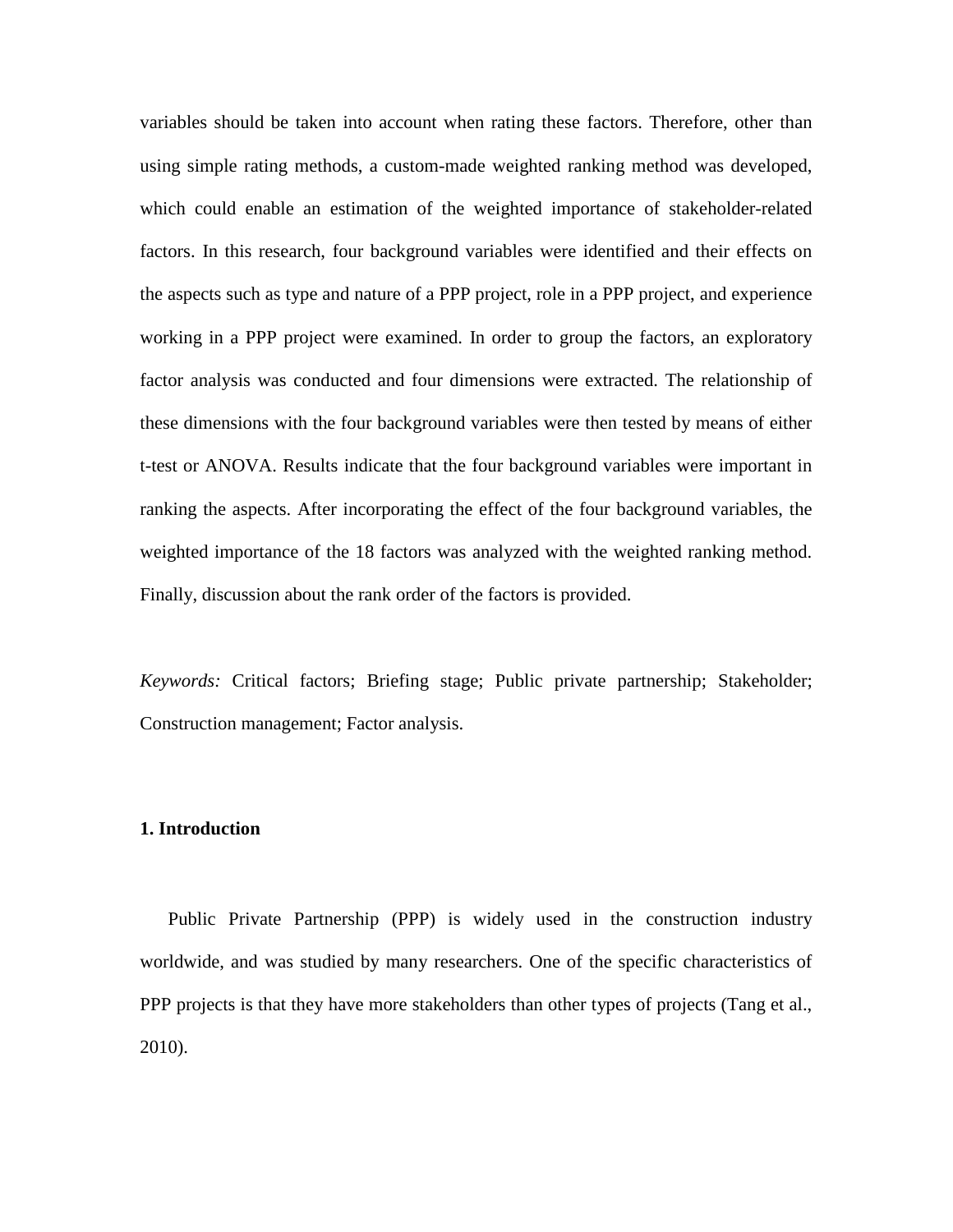Construction briefing is the process by which a client informs others of his or her needs, aspirations and desires, either formally or informally, whilst a brief is a formal document which sets out a client's requirements in detail. The meetings at the briefing stage are the first time that key stakeholders meet each other and express clear requirements. Good stakeholder relationships will benefit the process of briefing while bad stakeholder relationships will hinder it (Yang et al., 2011). So this study is conducted to identify and examine the critical factors which relate stakeholders that affect the effectiveness and efficiency of briefing in PPP projects.

The paper starts with a description of the background of PPP and briefing stage, especially concerning the stakeholder aspect. Then the rationale behind the design of a questionnaire survey is explained. This collected the public sector's opinions to identify the critical factors of the briefing stage in PPP projects. The section of factor analysis presents the examination of how background variables may affect the critical factors. A mathematical model was developed to rank the factors in order to identify their importance level. At the end of the paper, the conclusions are summarized, and suggestions given to both public and private sectors to improve the briefing stage concerning the stakeholder aspect.

#### **2. Briefing stage and stakeholders in PPP projects**

As a term commonly used in Hong Kong, briefing is the process to define and articulate client requirements for a construction project. Significant decisions are also made in this process. Delivery of construction projects and effectiveness to achieve stated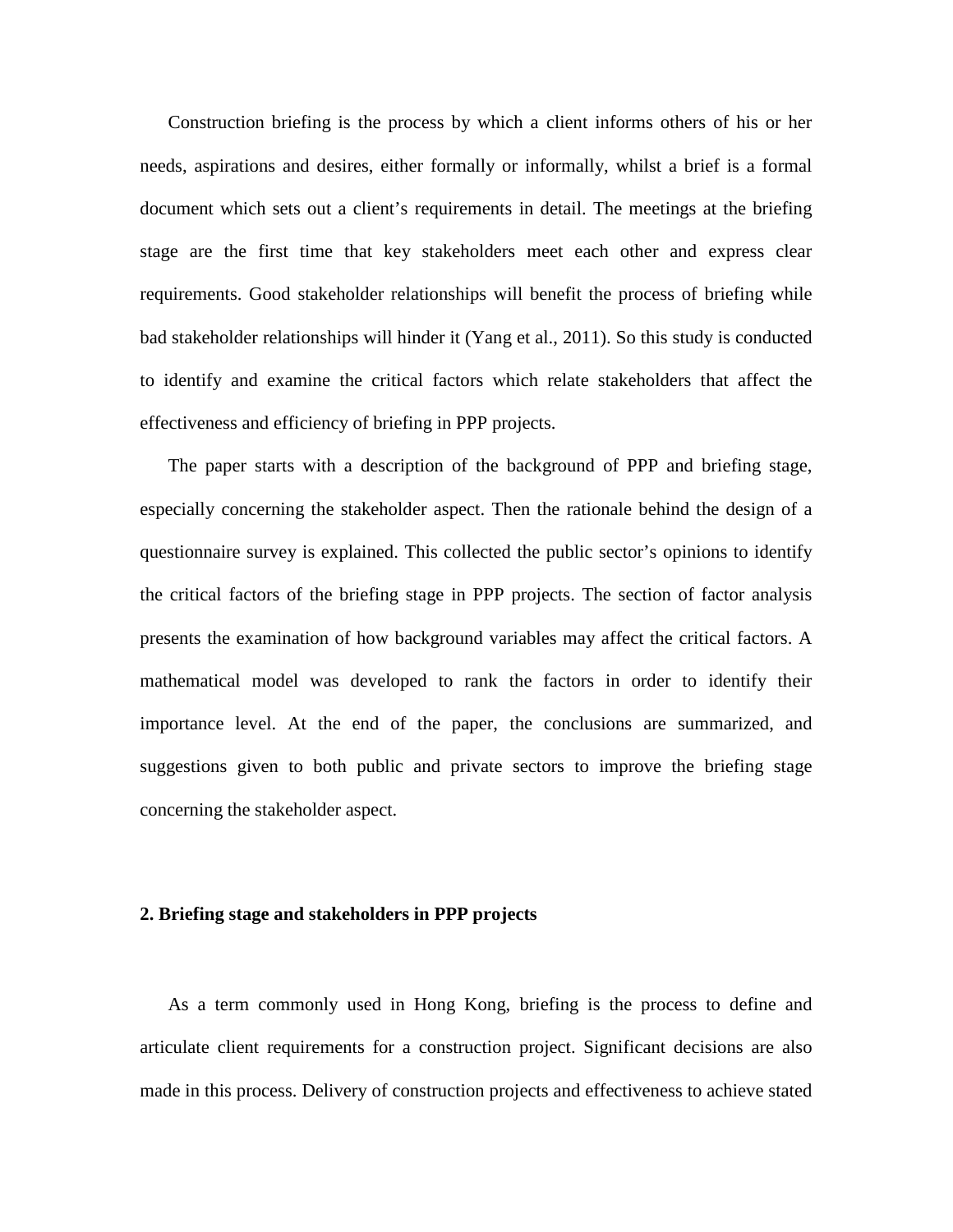objectives are critically influenced by briefing, so it is important to get it right. In the PPP project the briefing defines the scope of the project and its relationship with the institutions' other activities. Normally, the briefing session in PPP projects is set for approximately halfway through the bid preparation period. The situation for stakeholders in PPP projects is more complicated than the situation in conventional projects. Several aspects about stakeholders, for example, the relationship between organizations within the public and private sectors, experiences of doing PPP projects, and so on, are perceived to be crucial to the success of PPP projects because poor stakeholder management would easily lead to misunderstanding and conflict (Aaltonen, 2011). Therefore, the research presented in this paper has mainly focused on exploring what factors influence stakeholder aspects in the briefing stage.

Some aspects of stakeholders in PPP projects have already been widely studied by researchers. For example, by conducting an industry-wide survey study, Chan et al. (2003), found that the most significant benefits obtained from the use of partnering in PPP projects were 'improved relationships amongst project participants' and 'improved communication amongst project participants'. Consoli (2006) found through interviews that various needs of stakeholders, contractual arrangements, and different philosophical standpoints created friction between the involved parties. Apparently, friction is the major cause of poor relationships.

Through a Malaysian case study, Abdul-Aziz (2001) claimed that once privatization has taken place, re-involvement of the public sector should be avoided as much as possible, because of the latter's lack of expert experience and possible social impact of the project. This is particularly relevant in the case of the injection of new funds.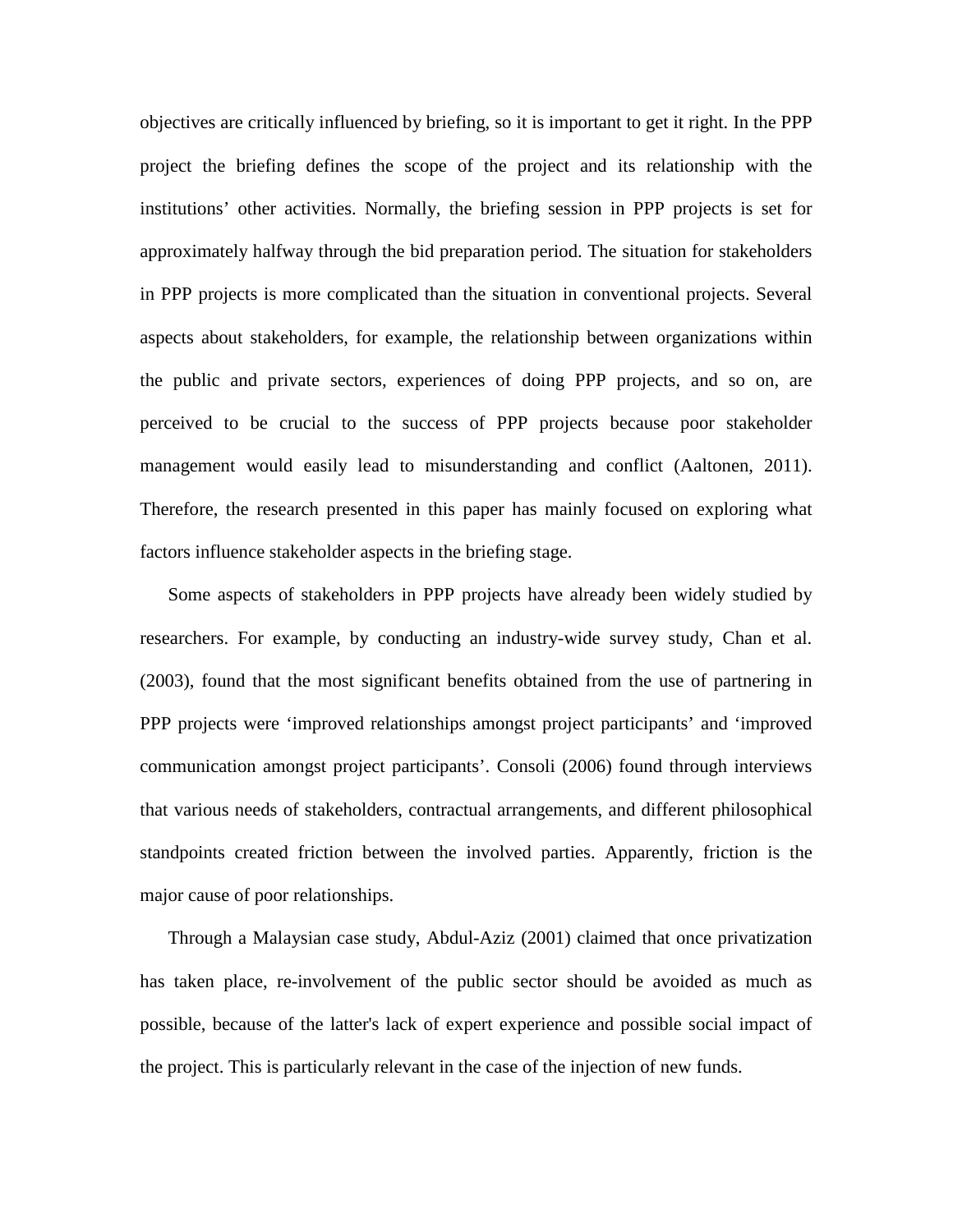Researchers have also related the relationship issue to contractor selection. For choosing suitable contractors, researchers have not only suggested benchmarking the 'best' selection practices, but have also emphasized 'innovative' contractor selection approaches to be used by large public clients, in which the relationship issue is always regarded as a key criterion. For example, Palaneeswaran and Kumaraswamy (2000a,b) made a comparative overview to formulate a 'cooperative' and 'non-competitive' conceptual benchmarking model to identify the core aspects for selecting a suitable bidder in order to achieve the best 'value for money'.

The success factors of how to create win–win relations were studied, since 'a fair deal' is what project parties should achieve. The strengths of both successful approaches and those lessons learned from less successful or abortive projects were identified. For example, Zhang (2004a, b) carried out a knowledge-mining process to draw experiences and lessons learned from international PPP practices and to refine experiential and expert knowledge underlying the subconscious decision-making process in the field of project financing. He developed five main critical success factors (CSFs) (favourable investment environment, economic viability, reliable concessionaire consortium with strong technical strength, sound financial package, and appropriate risk allocation via reliable contractual arrangements) for a win–win relationship, each of which included a number of successful sub-factors.

From the above literature, 18 factors which may affect stakeholder relationships in PPP project were found. For example, the Construction Industry Board (1997) summarized that trusting relationships among stakeholders were important to the briefing stage. Blyth and Worthington (2001) mentioned that clear and comprehensive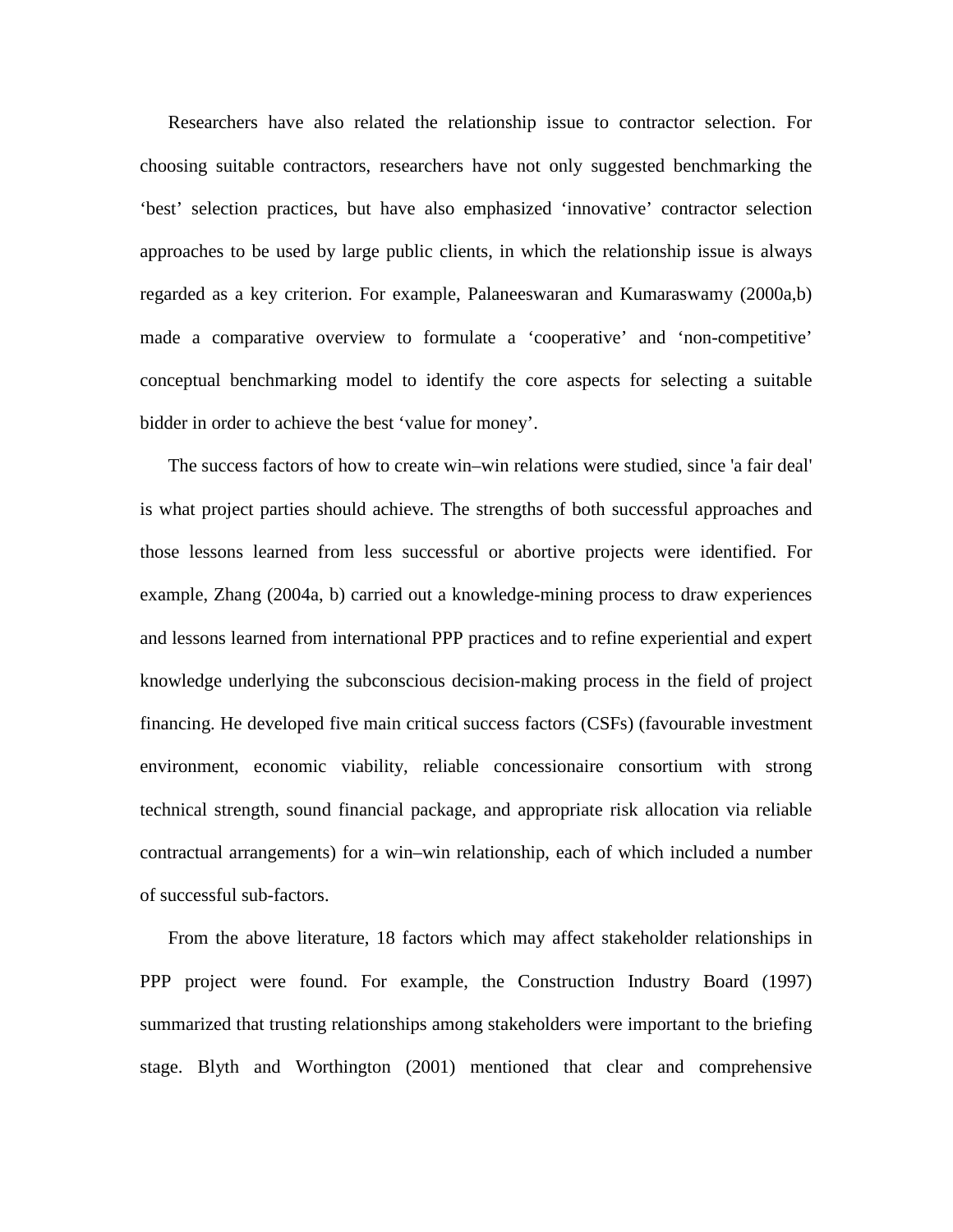communication was a key aspect in briefing. The research presented in this paper will examine whether these factors have the same level of importance in the briefing stage in PPP projects.

| Factors                                   | Explanations                                  |
|-------------------------------------------|-----------------------------------------------|
| Experience of the client                  | The client should have related experience of  |
|                                           | briefing.                                     |
| Clear management structure                | The client needs a clear management           |
|                                           | organization structure for briefing.          |
| Knowledge of client's responsibility      | Knowledge of the client's responsibility is   |
|                                           | needed.                                       |
| Skillful guidance and advice from project | Project manager should give appropriate       |
| manager                                   | guidance and advice during briefing.          |
| Holding workshops for stakeholders        | Workshops for stakeholders should be held     |
|                                           | regularly.                                    |
| Good facilitation                         | Good facilitation of briefing should be given |
|                                           | to stakeholders.                              |
| Selection of briefing team                | Briefing team needs proper participant        |
|                                           | selection.                                    |
| Clarity of roles of stakeholders          | Roles of stakeholders should be clarified     |
|                                           | clearly.                                      |
| Sufficient consultation with stakeholders | Briefing needs sufficient consultation with   |
|                                           | stakeholders.                                 |

Table 1. Stakeholder-related factors of briefing in PPP projects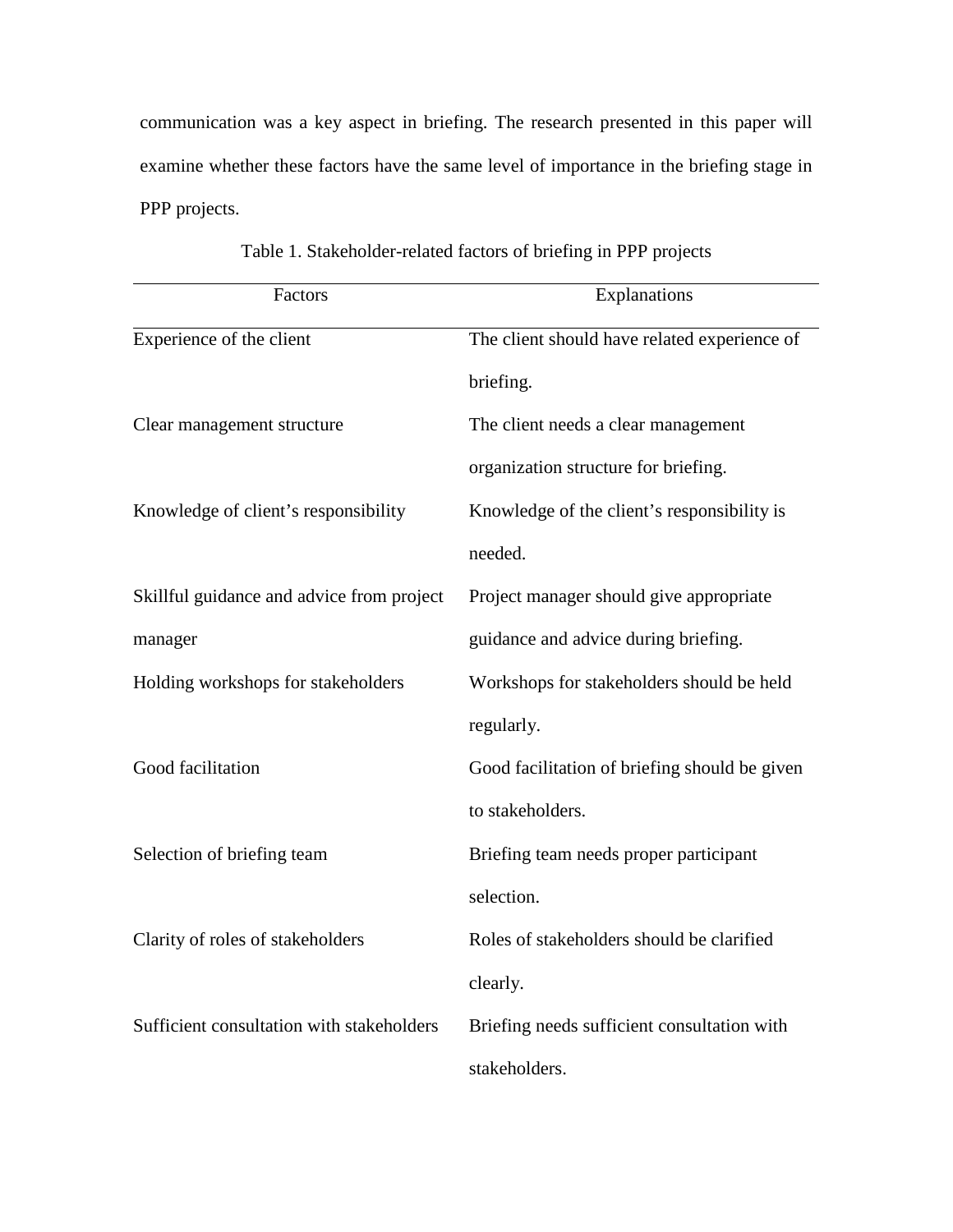| Experience of stakeholder group            | Stakeholders' experience of attending briefing                                           |
|--------------------------------------------|------------------------------------------------------------------------------------------|
|                                            | should be considered.                                                                    |
| Balance of the needs/requirements of       | Needs/requirements of different stakeholders                                             |
| different stakeholders                     | need to be balanced.                                                                     |
| Knowledge of consultants                   | Knowledge of consultants should be                                                       |
|                                            | considered.                                                                              |
|                                            | Knowledge of statutory and lease control of Knowledge of statutory and concession period |
| the project                                | control of the project are needed in briefing.                                           |
| Team commitment                            | Team commitment should be clear.                                                         |
| Honesty                                    | Honesty among stakeholders is critical for                                               |
|                                            | briefing.                                                                                |
| Openness and trust                         | Openness and trust should be built among                                                 |
|                                            | stakeholders.                                                                            |
| Open and effective communication           | Briefing needs open and effective                                                        |
|                                            | communication.                                                                           |
| Agreement of brief by all relevant parties | Agreement on the brief should be obtained                                                |
|                                            | among all relevant parties.                                                              |
|                                            |                                                                                          |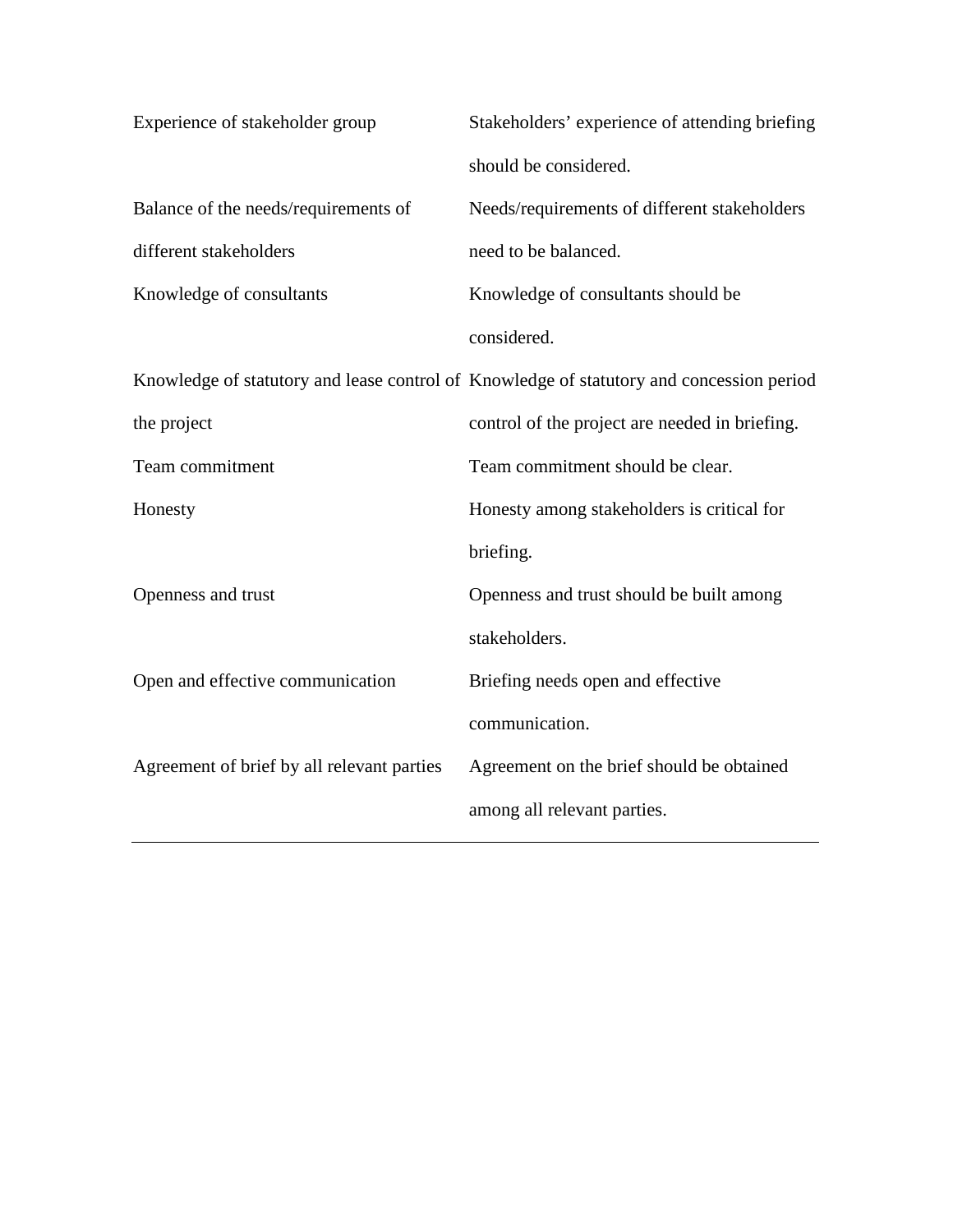#### **3. Research method**

#### *3.1 Data collection*

A questionnaire survey (sample is shown in Appendix A) was carried out amongst seven HKSAR government departments which had work experience of PPP projects. These departments included: Architectural Services Department, Buildings Department, Drainage Services Department, Efficiency Unit, Environment Protection Department, Highways Department, and Transport Department. Respondents answered the questionnaire based on a particular PPP project in Hong Kong that they had participated in. Overall, 122 responses were collected and the response rate was 24.4%. The questionnaire consisted of two sections. In the first section, background information, mainly the type of the PPP project, the nature of the PPP project, the role in the PPP project and the experience in the PPP project, was elicited. In the second section, the stakeholder-related factors which might affect the success of briefing in PPP projects were rated on a scale of 1-5, where 1 represents "strongly disagree" and 5 represents "strongly agree".

#### *3.2 Methods used in this study*

An exploratory factor analysis was conducted to identify the latent dimensions that affect the briefing stage. The purpose of this was to reduce the amount of work required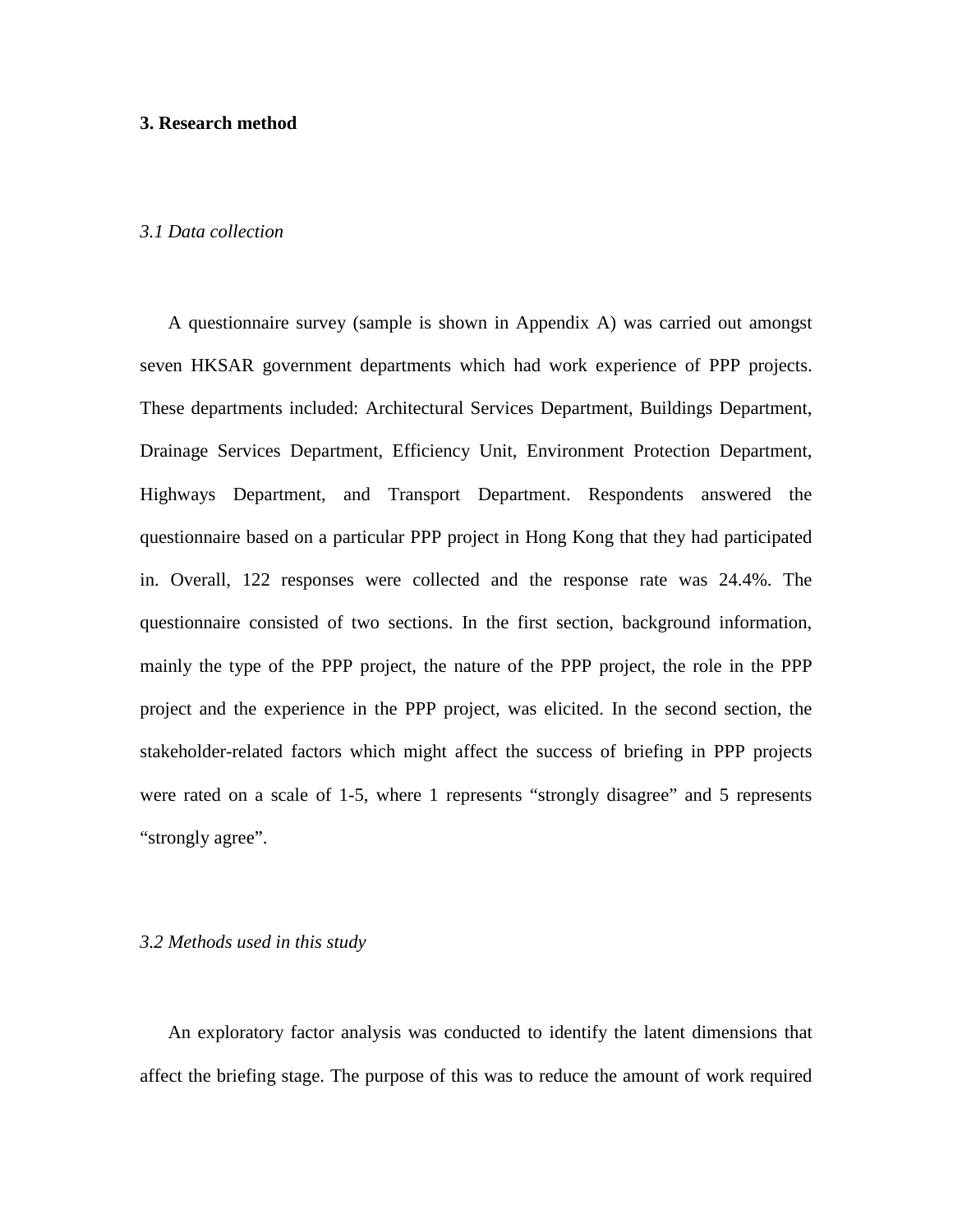to test the effect of background variables on the factors, which was conducted in the next section. In this study, the principle component analysis with varimax rotation was computed to generate factor loadings for the extracted components. In total, 18 factors were included in the analysis.

Since three of four background variables exerted significant influence on the four factor dimensions, their effect needs to be considered when identifying the importance level of the original factors. In view of this, a sample visualization method is developed to estimate the weighted importance of the 18 factors.

Projection methods have been widely used in visualizing data samples in highdimensional space. Principle component analysis (PCA) is one of the most famous methods that have been used to project the high-dimensional data onto a low-dimensional space. Interestingly, the relationship between PCA and factor analysis has been studied by Lawley (1953) and Anderson (1963), and a comprehensive introduction of factor analysis can be found from the book by Everitt (1984). The motivation of PCA is to project original data (which are represented as high-dimensional vectors) to the coordinates with maximal variances, while the motivation of FA is to describe variability of differences between original high-dimensional vectors and the projected lowerdimensional vectors. When the difference terms in FA are assumed having the same variance, FA becomes essentially equivalent to PCA. Both FA and PAC make an assumption that the original data are Gaussian distributed and the projected variables are also Gaussian.

Another category of visualization methods is multidimensional scaling (MDS) (Cox et al., 2000; Borg and Groenen 2005). The motivation of MDS is to visualize high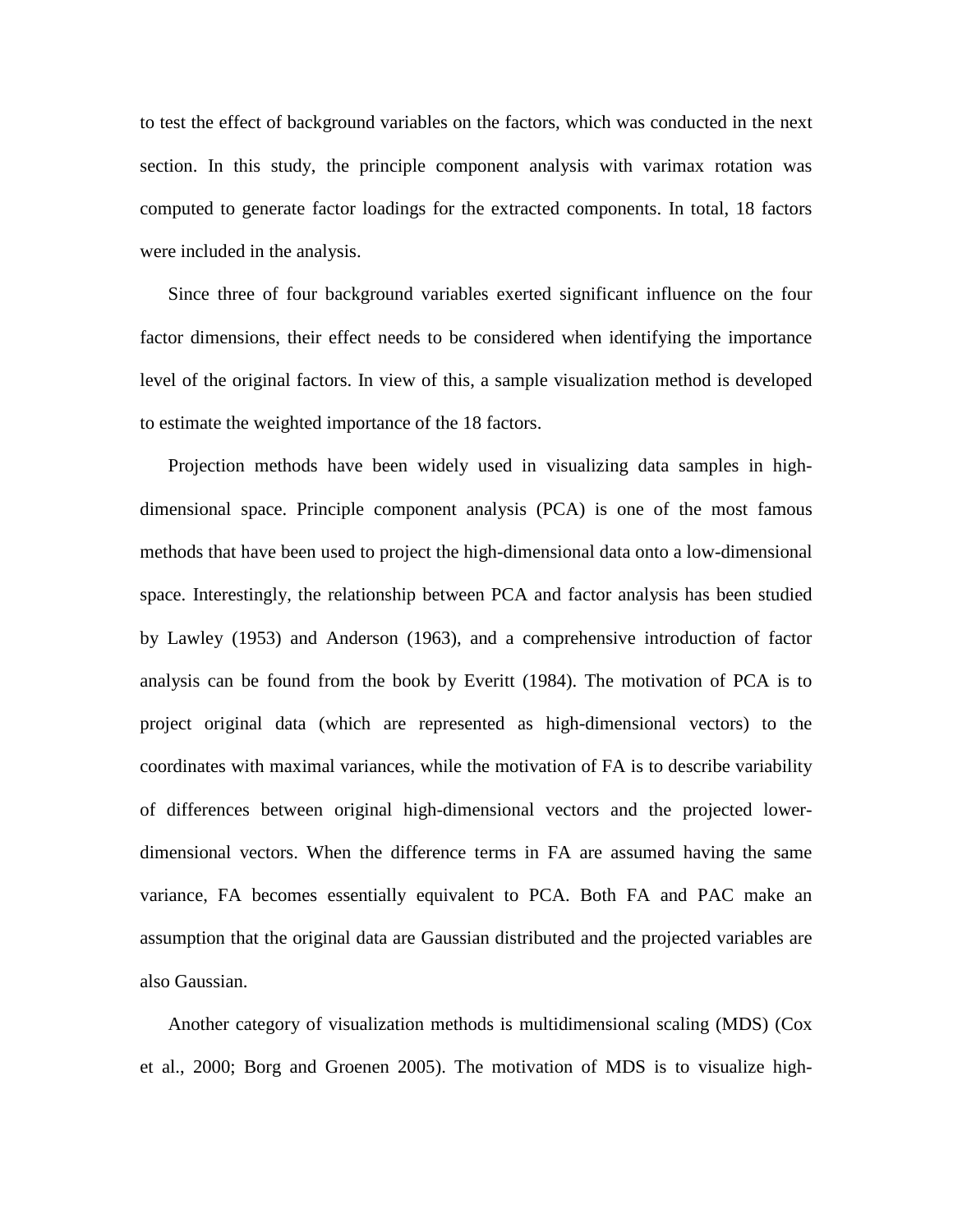dimensional vectors on a 2D plane, which uses the geometric distance to approximate some pre-defined distances, e.g. the Euclidean distance based on original vectors or the graph-theoretic distance. In the classical case which using a linear projection approximation to the Euclidean distance, MDS also equals to PCA.

In this work, the collected samples have some category information, which can be considered to affect the final factor ranking results. Therefore, a new method to visualize the samples is required to show the specific differences among the categorized samples. Linear discriminant analysis (LDA) (Duda et al., 2000; Bishop, 2006; Hastie et al., 2008) is a natural way to handle such kind of data associated with class labels. Thus, it is adopted to visualize the categorized samples. Consequently, a ranking formulation based on the visualization results is essentially derived to re-define the ranking values of the factors.

#### *3.3 Preliminary findings*

The background variables of the sample were presented in this section. From Table 2- 5, the percentages of variables are presented. Note that the bulk of respondents (77%) were not directly involved in briefing, leaving the remaining 23% of respondents who were directly involved. Even though the majority of respondents were not directly involved, their active involvement in a project should still provide useful data for this survey. Our rationale is that when briefing is perceived to be part of the inception stage of a project, professionals who work for other stages of a project should be able to provide opinions on how to improve the briefing stage.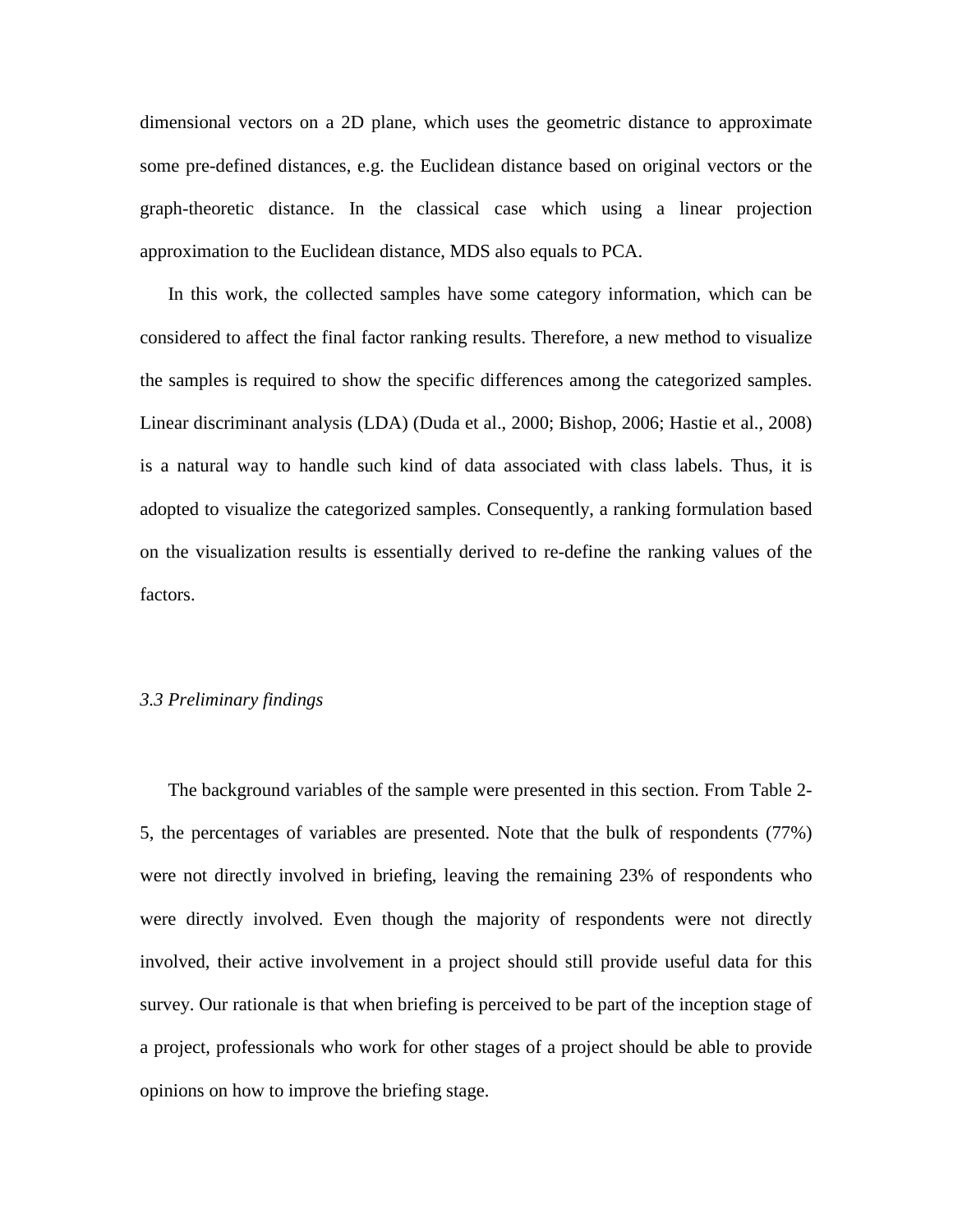| The type of PPP projects | Frequency      | Percentage |
|--------------------------|----------------|------------|
| Road                     | 41             | 33.6       |
| Drainage                 | 36             | 29.5       |
| Waste transfer station   | 16             | 13.1       |
| Theme park               | 11             | 9.0        |
| Tunnel                   | 8              | 6.6        |
| School                   | 6              | 4.9        |
| Rail                     | $\overline{4}$ | 3.3        |
| Total                    | 122            | 100.0      |
|                          |                |            |

# Table 2. The type of PPP projects

# Table 3. The nature of PPP projects

| The nature of PPP projects                         | Frequency | Percentage |
|----------------------------------------------------|-----------|------------|
| Refurbishment                                      | 64        | 52.5       |
| New build                                          | 41        | 33.6       |
| Scheme comprising both new build and refurbishment | 17        | 13.9       |
| Total                                              | 122       | 100.0      |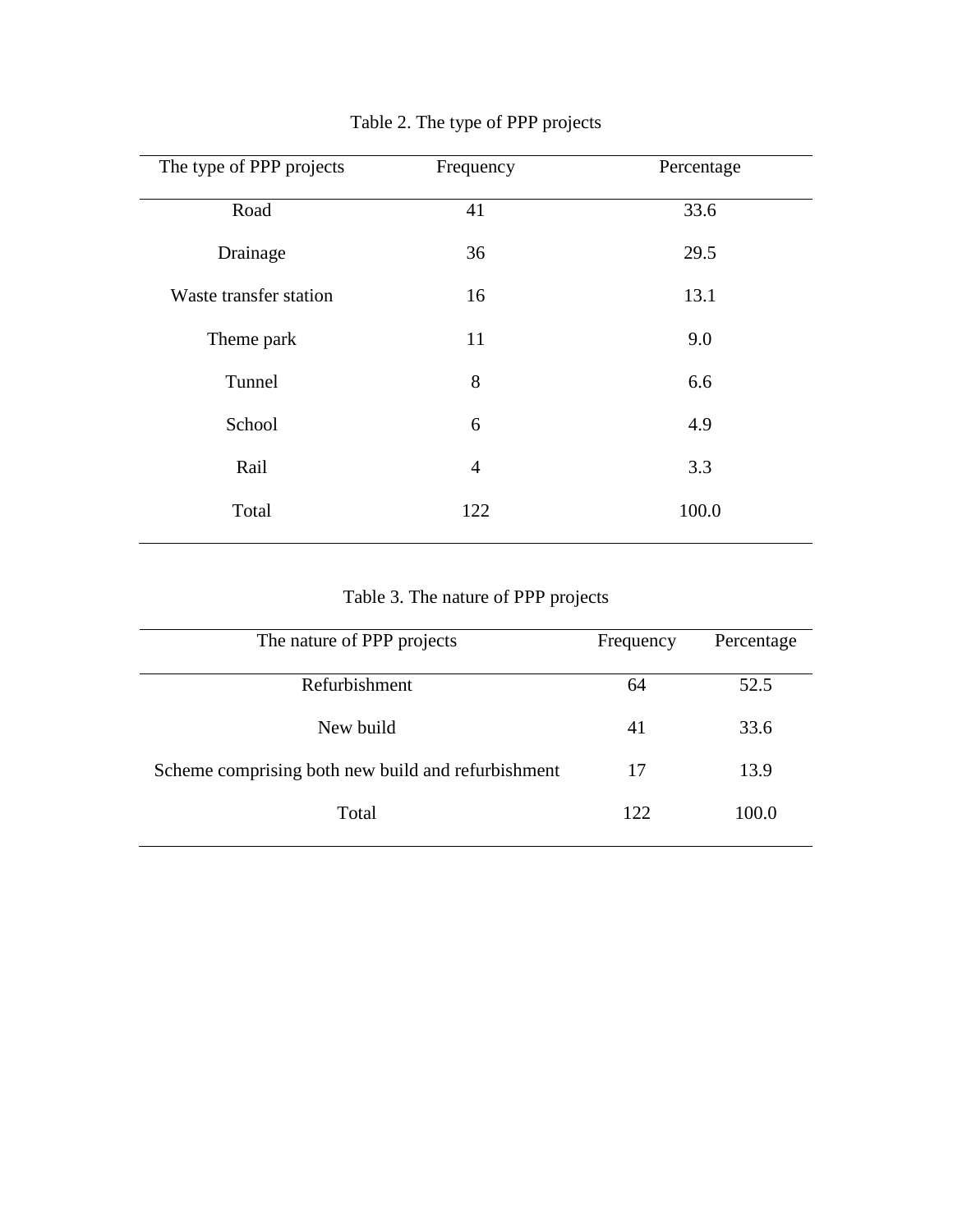| The role in PPP projects | Frequency | Percentage |
|--------------------------|-----------|------------|
| Engineer                 | 51        | 41.80      |
| Client representative    | 28        | 22.95      |
| Administrator            | 12        | 9.84       |
| <b>Contract Manager</b>  | 10        | 8.20       |
| Surveyor                 | 9         | 7.38       |
| Financial manager        | 6         | 4.92       |
| Architect                | 3         | 2.46       |
| Contractor/Supplier      | 3         | 2.46       |
| Total                    | 122       | 100.0      |
|                          |           |            |

# Table 4. The role in PPP projects

Table 5. The experience in PPP projects

| The experience in PPP projects  | Frequency | Percentage |
|---------------------------------|-----------|------------|
| Directly involved in briefing   | 28        | 23.0       |
| Indirectly involved in briefing | 94        | 77.0       |
| Total                           | 122       | 100.0      |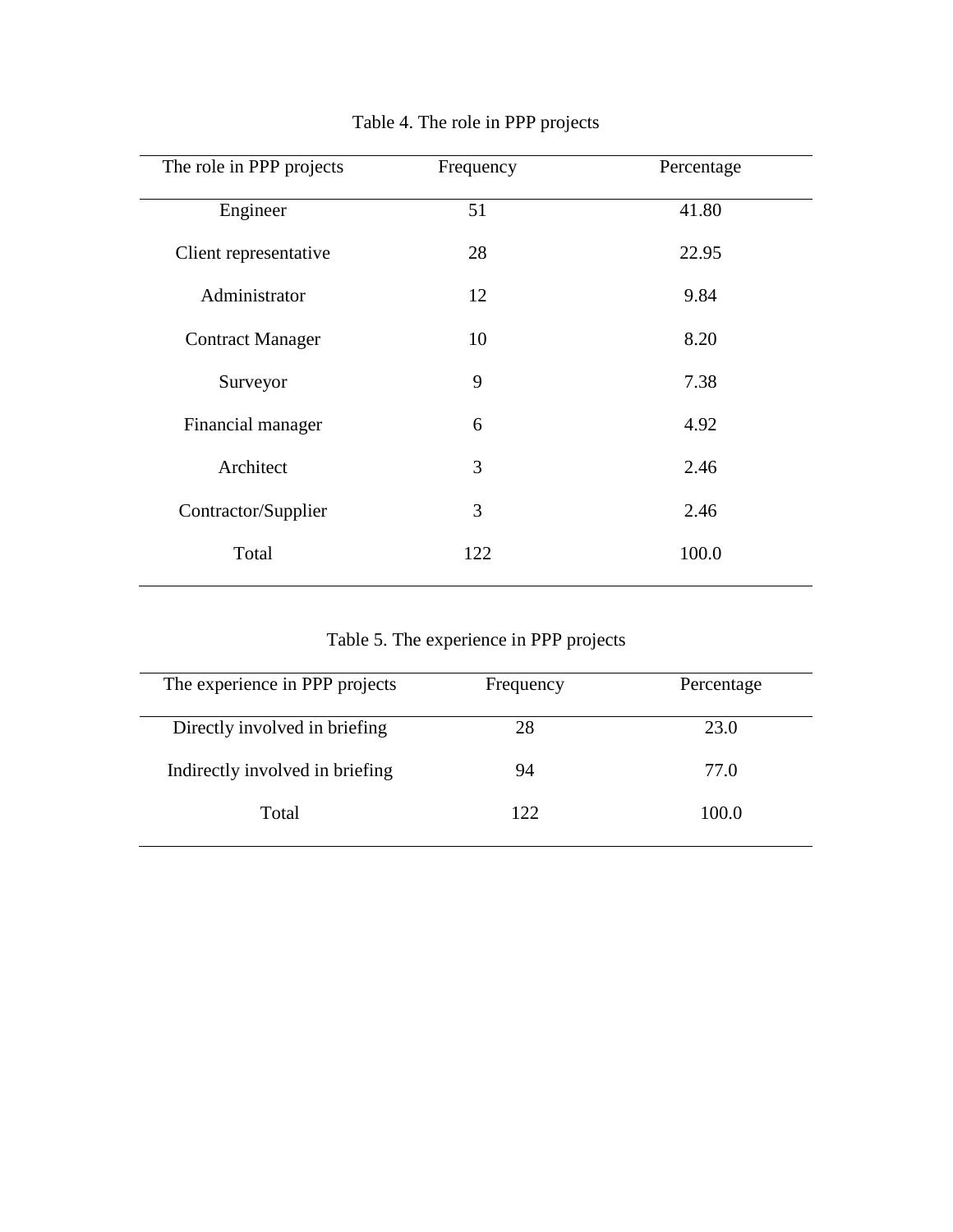#### **4. Methods of data analysis**

#### *4.1 Factor analysis*

Before the factor analysis, the data samples were examined to check their appropriateness. Both the Kaiser-Meyer-Olkin (KMO) test and Barlett's test were conducted. The Kaiser-Meyer-Olkin measure of sampling adequacy examines whether the partial correlations among variables are small (Khazanchi 2005). The KMO test value should be greater than 0.5 for a satisfactory factor analysis to proceed. Bartlett's test of sphericity tests whether the correlation matrix is an identity matrix, which would indicate that the factor model is inappropriate. The test results indicate that KMO measure was above the threshold of satisfaction  $(=0.728)$ , while the significance value of Bartlett's test was sufficiently small  $(=0.000)$ . Both of them supported the undertaking of factor analysis.

A total of four dimensions were extracted from factor analysis with eigenvectors greater than one and accounted for 63% of the common variance. A scree plot was also performed to indicate that the contributions were relatively low after the fourth component. This is consistent with the preceding conclusion that the four dimensions offer a reasonable summary of the data. Each dimension consists of a set of factors. According to Hair et al. (1998), the item-total correlation should exceed 0.5 for identifying significant loading in this paper. The loadings for all 18 factors exceeded 0.500 ( $p < 0.01$ ) except for two factors that had loading value of 0.496 and 0.486. These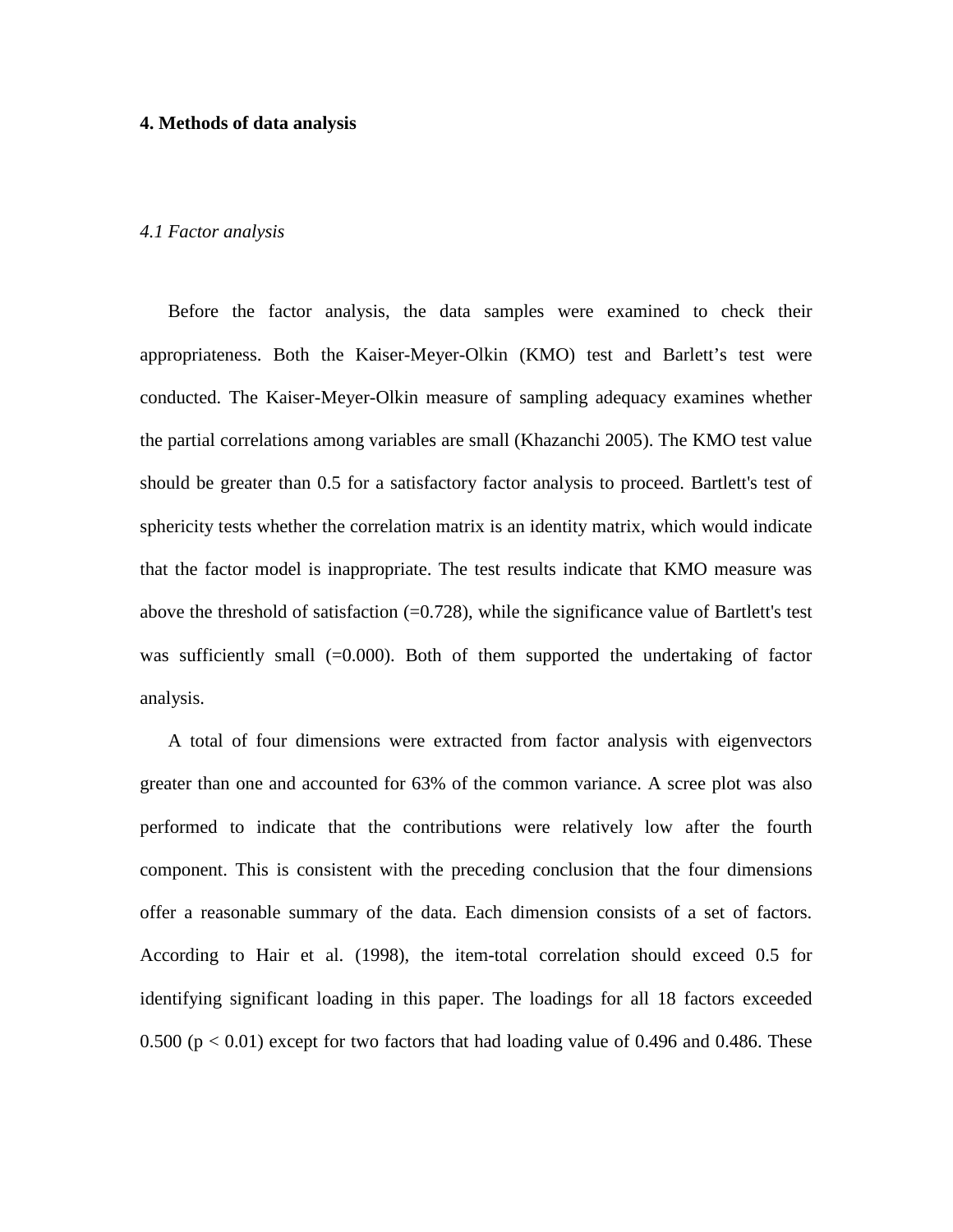factors were still included in this research since they were considered to be marginally significant in an exploratory research (Hair et al. 1998).

The four extracted dimensions were labeled as follows (shown in Table 6):

- The label "stakeholder commitment and ability for briefing" contains the following factors (shown with their factor loadings): team commitment (0.755), experience of the client (0.654), experience of stakeholder group (0.651), holding workshops for stakeholders (0.629), clear management structure (0.605), knowledge of clients business (0.579), skillful guidance and advice from project manager (0.557), knowledge of statutory and lease control of the project (0.539). These factors were associated with process requirements for briefing;
- The label "stakeholder leadership in briefing" contains the following factors (shown with their factor loadings): clarity of roles of stakeholders (0.825), selection of briefing team (0.739), sufficient consultation with stakeholders (0.563), agreement of brief by all relevant parties (0.543), knowledge of consultants (0.496), and honesty (0.486). These factors were associated with consultancy by stakeholders to briefing;
- The label "stakeholder ethics for briefing" contains the following factors (shown with their factor loadings): openness and trust (0.744) and open and effective communication (0.700). These factors were associated with ethical requirements for briefing;
- The label "stakeholder facilitation in briefing" contains the following factors (shown with their factor loadings): balance of the needs requirements of different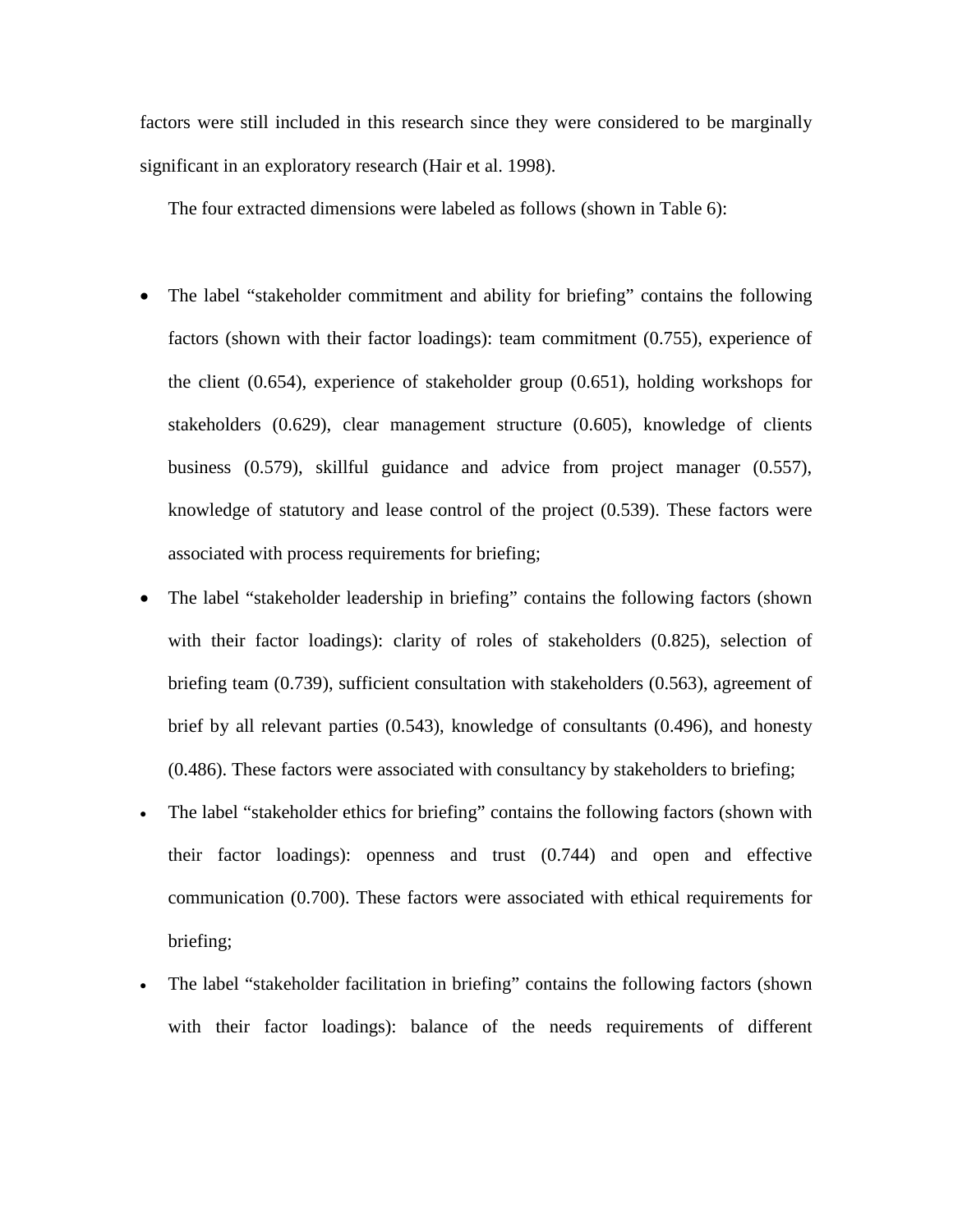stakeholders (0.818) and good facilitation (0.504). These factors were associated with facilitation to stakeholders.

The means, standard deviations, Cronbach alpha, and correlations are presented in Table 7. The means indicate that respondents rated the highest on stakeholder ethics for briefing (4.06), followed by stakeholder consultancy to briefing (3.92), stakeholder ability for briefing (3.81), and stakeholder facilitation in briefing (3.79).

| Factors                                     | Component |                |   |   |  |
|---------------------------------------------|-----------|----------------|---|---|--|
|                                             | 1         | $\overline{2}$ | 3 | 4 |  |
| Team commitment                             | 0.755     |                |   |   |  |
| Experience of the client                    | 0.654     |                |   |   |  |
| Experience of stakeholder group             | 0.651     |                |   |   |  |
| Holding workshops for stakeholders          | 0.629     |                |   |   |  |
| Clear management structure                  | 0.605     |                |   |   |  |
| Knowledge of clients business               | 0.579     |                |   |   |  |
| Skillful guidance and advice from project   |           |                |   |   |  |
| manager                                     | 0.557     |                |   |   |  |
| Knowledge of statutory and lease control of | 0.539     |                |   |   |  |
| the project                                 |           |                |   |   |  |
| Clarity of roles of stakeholders            |           | 0.825          |   |   |  |
| Selection of briefing team                  |           | 0.739          |   |   |  |
| Sufficient consultation with stakeholders   |           | 0.563          |   |   |  |

Table 6. Rotated Component Matrix(a)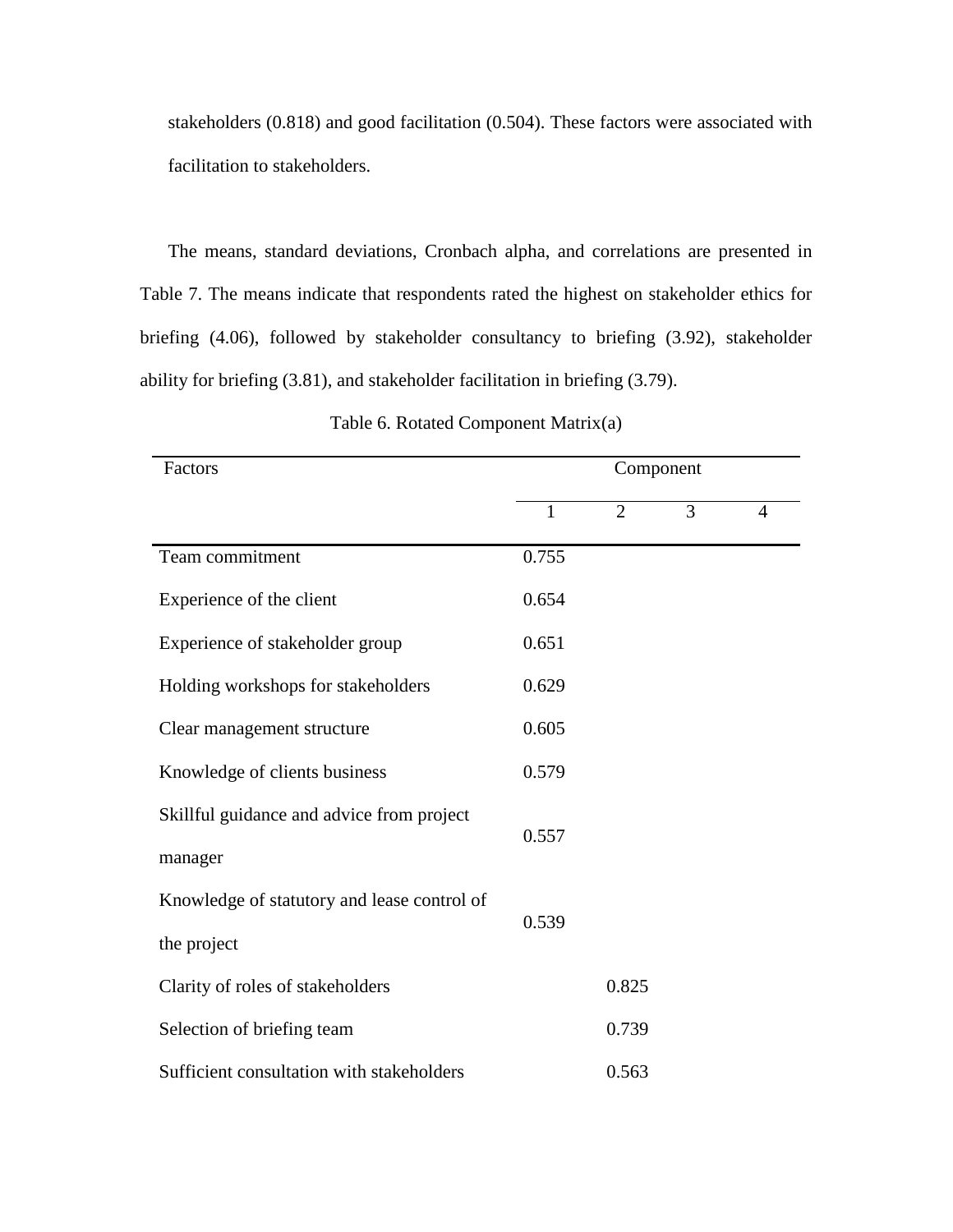| Agreement of brief by all relevant parties     | 0.543   |       |       |
|------------------------------------------------|---------|-------|-------|
| Knowledge of consultants                       |         |       |       |
|                                                | (0.496) |       |       |
| Honesty                                        |         |       |       |
|                                                | (0.486) |       |       |
| Openness and trust                             |         | 0.744 |       |
| Open and effective communication               |         | 0.700 |       |
| Balance of the needs/requirements of different |         |       |       |
| stakeholders                                   |         |       | 0.818 |
| Good facilitation                              |         |       | 0.504 |

Extraction Method: Principal Component Analysis.

Rotation Method: Varimax with Kaiser Normalization.

[Insert Table 7. here]

In order to test the extent to which the corresponding factors measure the dimension, the internal consistency reliability test was conducted. A Cronbach alpha value was computed for each dimension. The alpha coefficients ranged from 0.533 to 0.803, indicating acceptable and good internal consistency reliability (Zhang 2006). Moreover, two-tailed Spearman rank correlations between the four dimensions were computed to test for the relationship between dimensions. The correlation matrix (in Table 7) indicates that the four dimensions were significantly related to each other in the predicted direction.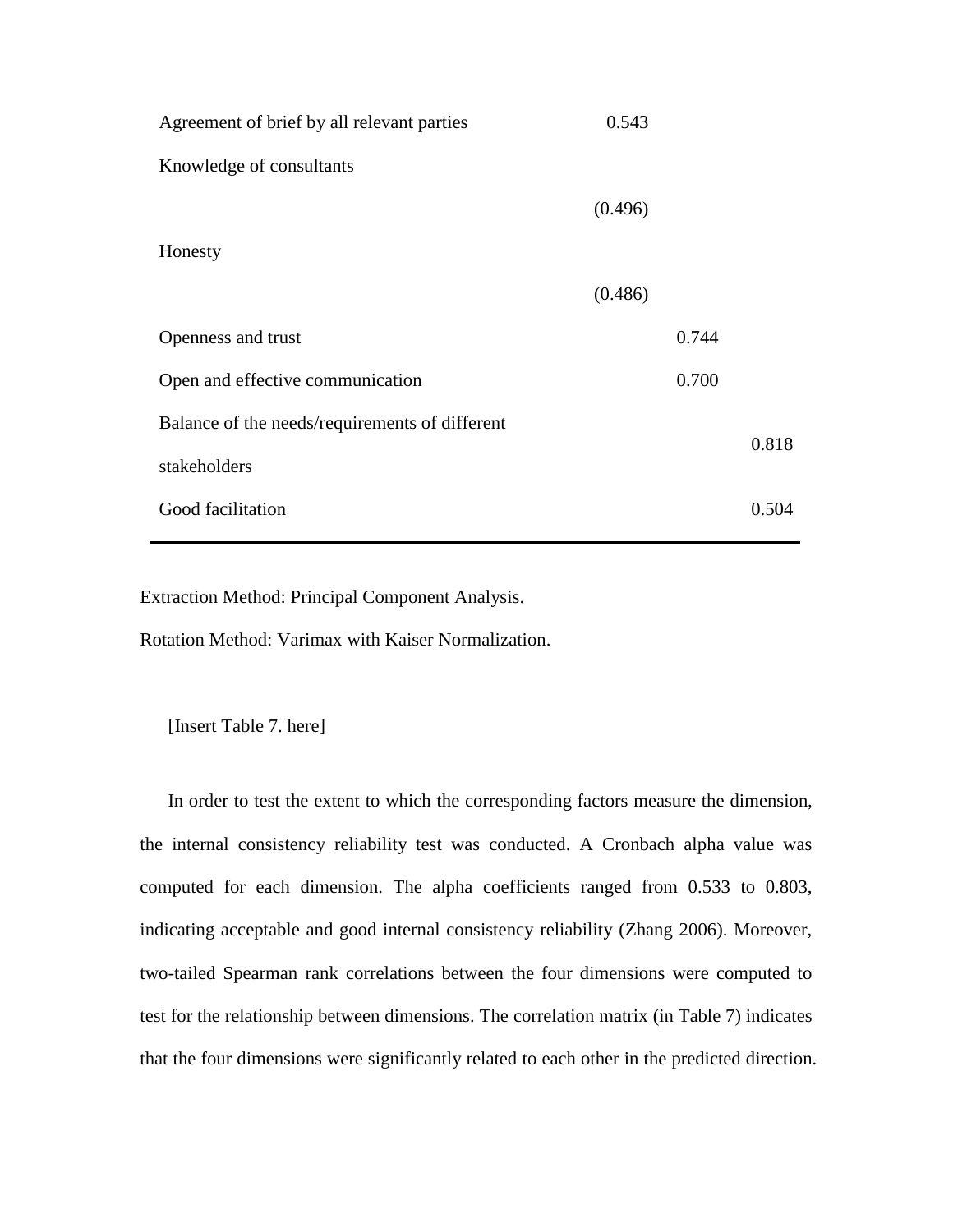In general, the analysis supports the existence of four distinct but correlated components of the critical factors.

#### *4.2 Effect of background variables on the four extracted dimensions*

Effect of the background variables on the four dimensions was worth investigating. If the background variables exert considerable influences on the factors, then their effect should be included in estimating the importance level of the factors. In this study, there were four background variables: "the type of PPP projects", "the nature of PPP projects", "the role in PPP projects", and "the experience in PPP projects". Since these categorical variables possessed different number of groups, they were tested with different statistical methods:

- Originally, there were 11 types of PPP projects. Due to the lack of data in some of these types, transformation of data was needed to combine some types together. Finally, three types were developed, which were "specific projects", "infrastructure", and "building". Therefore, ANOVA test was used here. The results indicate that "the type of PPP projects" significantly affected the dimension of "stakeholder ability for briefing" ( $p=0.016$ ).
- As there were three different natures of PPP projects, ANOVA test was employed. The results indicate that "nature of PPP projects" did not significantly relate to all dimensions.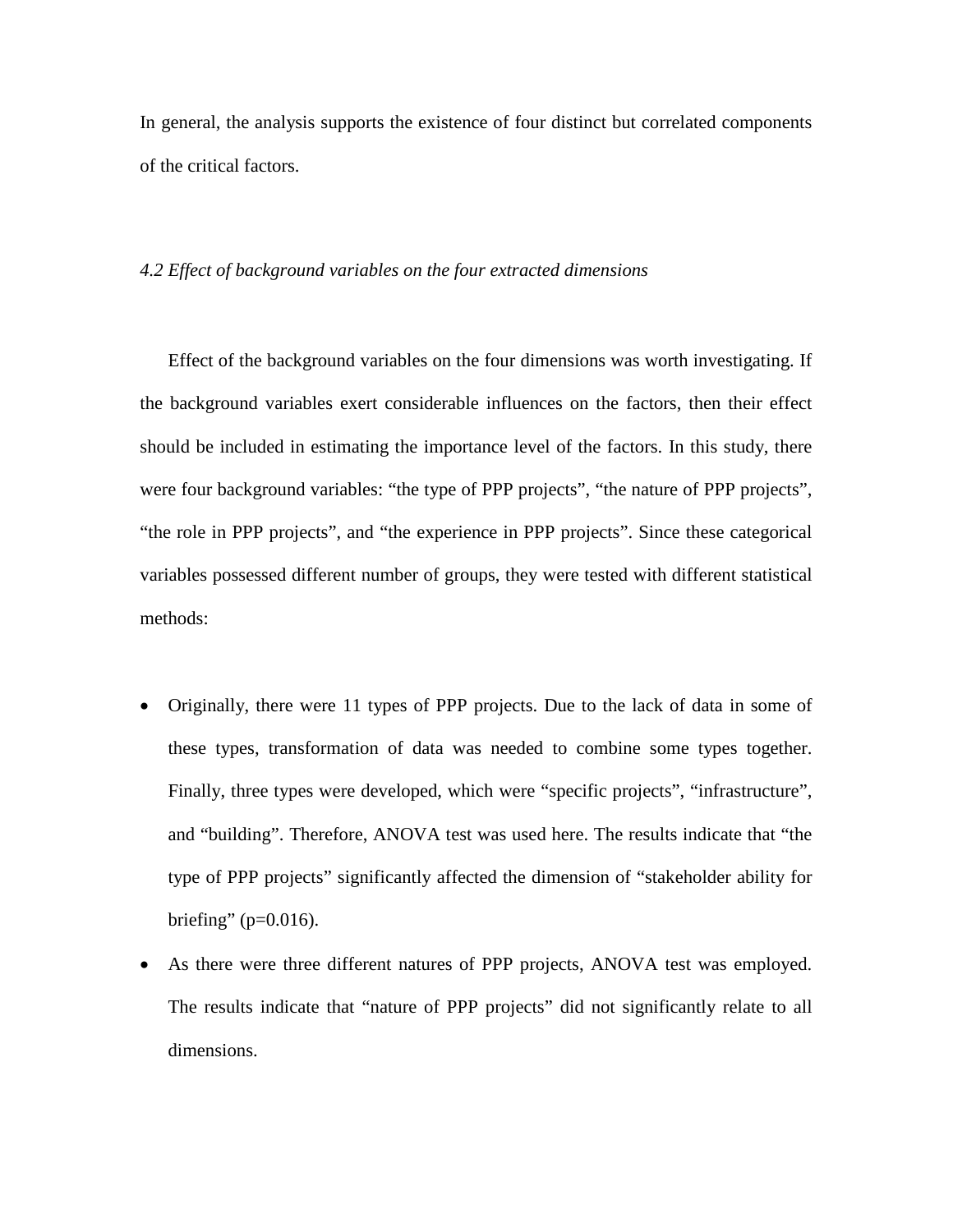- The variable "the experience in PPP projects" was a dichotomous variable, so t-test was adopted. The results indicate that this variable did not significantly relate to all dimensions.
- Similarly, there were 9 roles originally, so transformation was undertaken to develop 2 roles which were "professional" group and "management" group. For a dichotomous variable, t-test was used. The results indicate that "the role in PPP projects" significantly affected the dimension of "stakeholder facilitation in briefing"  $(p=0.026)$ .

#### **5. Factor ranking results**

#### *5.1 Sample Visualization Method*

The method used in this paper is described hereinafter.

Suppose there are N respondents, where N is 122 in this paper. Each respondent is denoted as  $\mathbf{x}_i = (x_{i,1}, x_{i,2}, ..., x_{i,d}) \in R^d$ , which is a d dimensional vector. Each dimension is an item with values ranging from 1 to 5. The class label used in pattern recognition (Duda et al. 2000; Bishop 2006; Hastie et al. 2008) are defined based on the indicator of different variables, i.e. the options mentioned above. These variables are used to help distinguish different data samples. LDA finds a linear projection matrix  $W \in R^{d \times m}$  to project the original data to lower-dimensional data

$$
\mathbf{y}_i = \mathbf{W}^T \mathbf{x}_i \tag{1}
$$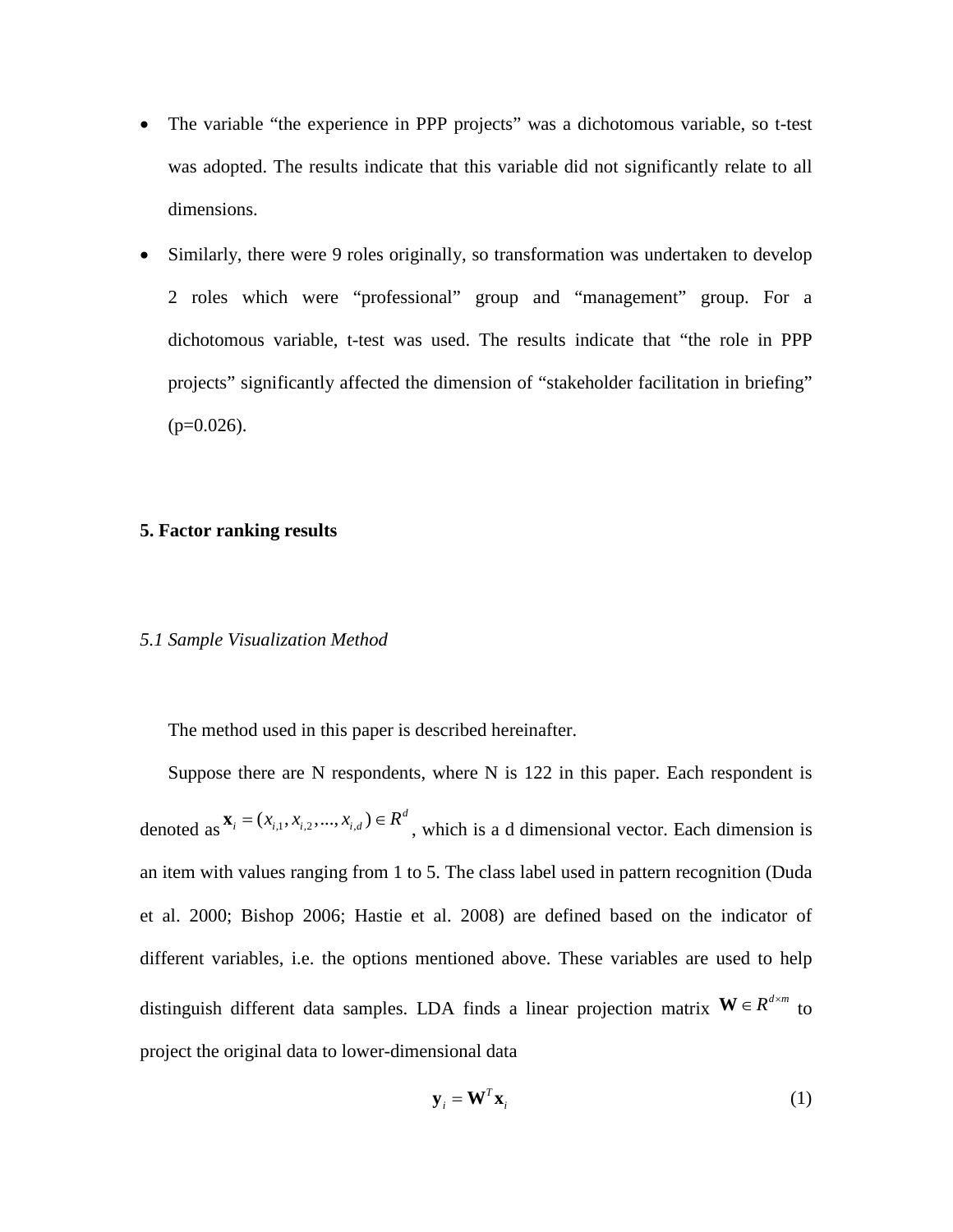where  $y_i \in R^m$  is an m dimensional vector. The criterion as well as the solution to the optimization problem for obtaining **W** are presented in Appendix B.

#### *5.2 Projection Result*

Since we use each vector  $\mathbf{x}_i$  to represent a sample, the similarity between two samples  $\mathbf{x}_i$  and  $\mathbf{x}_j$  can be represented by a function of Euclidean distance. The smaller the Euclidean distance between the two samples, the more similar they are. Therefore, we can also make use of the Euclidean distance between two projected vectors  $\mathbf{y}_i$  and  $\mathbf{y}_j$  to approximately represent the similarity. Although it may lose some information, it does not affect to use 2D plane to visualize the clustering property.

The visualization results are shown in Fig. 1. The horizontal and vertical axes represent the scale value of projected coordinate system. The scale value is a weighted combination of original factor values. The weighting scheme is determined by the projection matrix  $W$ . In Fig. 1, most of the samples show their clustering properties, i.e. the samples with the same class label are projected onto near places. Since all the original rating values are normalized as zero mean and uniform variance, most of the samples ride on the region around zero point. There are some clusters very near the zero point, and there are also clusters far away from the zero point.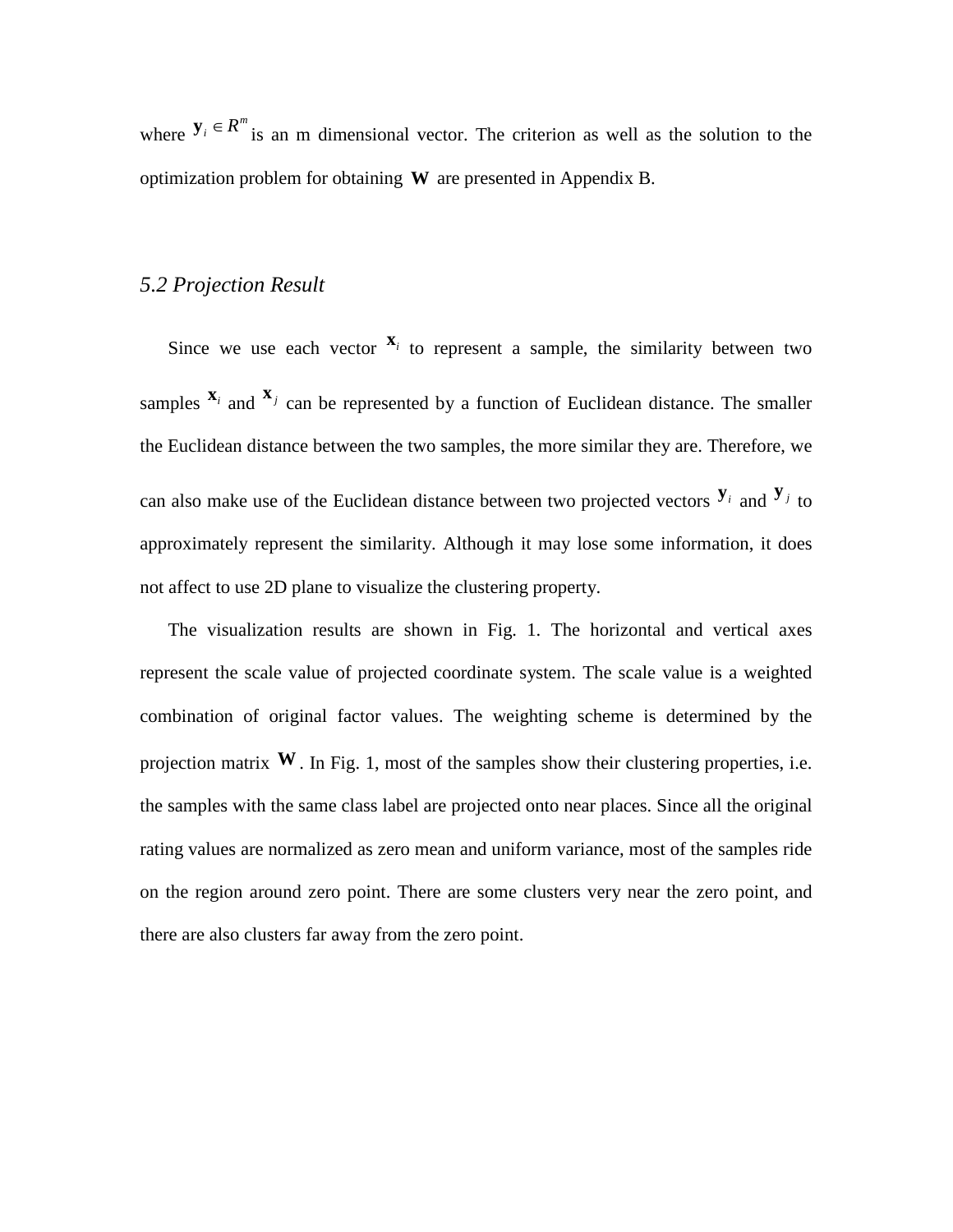

Fig. 1. Projection results of background variables

#### *5.3 Ranking of Key Factors*

Based on the observation in the 2D visualization of samples, we can see that most of the samples approximately ride on a Gaussian distribution near zero point. However, some samples are far from the center. To reduce the influence of far away clustered data samples, a class-mean based ranking method is developed to sort the factors. A function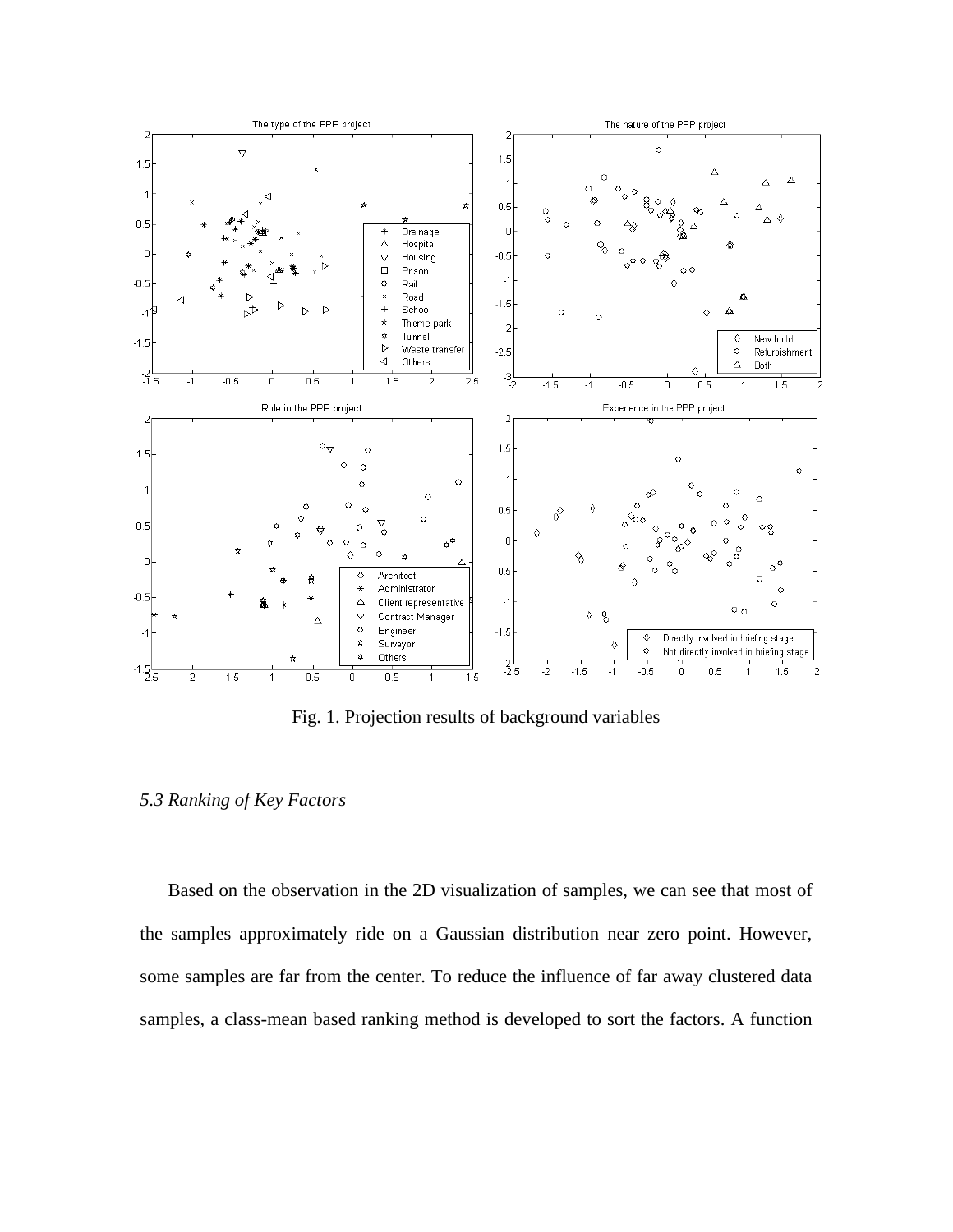of class mean and the total data mean is used to weight the factor agreement values. Particularly, the weight for data  $\mathbf{x}_i$  in background variable  $k$  is calculated as:

$$
w_{l_i}^k = \exp\left(-\frac{1}{2}\left(\mathbf{m}_{l_i}^k - \mathbf{m}^k\right)^T \Sigma^{-1} \left(\mathbf{m}_{l_i}^k - \mathbf{m}^k\right)\right)
$$

$$
= \exp\left(-\frac{1}{2}\left(\mathbf{m}_{l_i}^k - \mathbf{m}\right)^T \Sigma^{-1} \left(\mathbf{m}_{l_i}^k - \mathbf{m}\right)\right)
$$
(2)

where  $k$  is the indicator of different background variables, ranging from 1 to 4 to represent "the type of the PPP project", "the nature of the PPP project", "the role in the

PPP project" and "the experience form in the PPP project" respectively.  $\frac{l_i}{l}$  is the class label for  $\mathbf{x}_i$ ,  $\mathbf{m}_i^k$  is the mean of class  $\mathbf{x}_i$  in background variable  $k$ .  $\mathbf{m}^k = \mathbf{m}$  is the total data mean.  $\Sigma$  is the total data covariance matrix which is calculated based on all the data samples

$$
\Sigma = \frac{1}{N-1} \sum_{i=1}^{N} (\mathbf{x}_i - \mathbf{m})(\mathbf{x}_i - \mathbf{m})^T
$$
 (3)

The explanation of the relationship between the weight and Gaussian distribution is given in Appendix C.

Based on the weight in each background variable option, the weight for each data sample  $X_i$  is defined as

$$
w_{\mathbf{x}_i} = \frac{1}{4} \sum_{k=1}^{4} w_{l_i}^k = \frac{1}{4} \Big( w_{l_i}^1 + w_{l_i}^2 + w_{l_i}^3 + w_{l_i}^4 \Big)
$$
(4)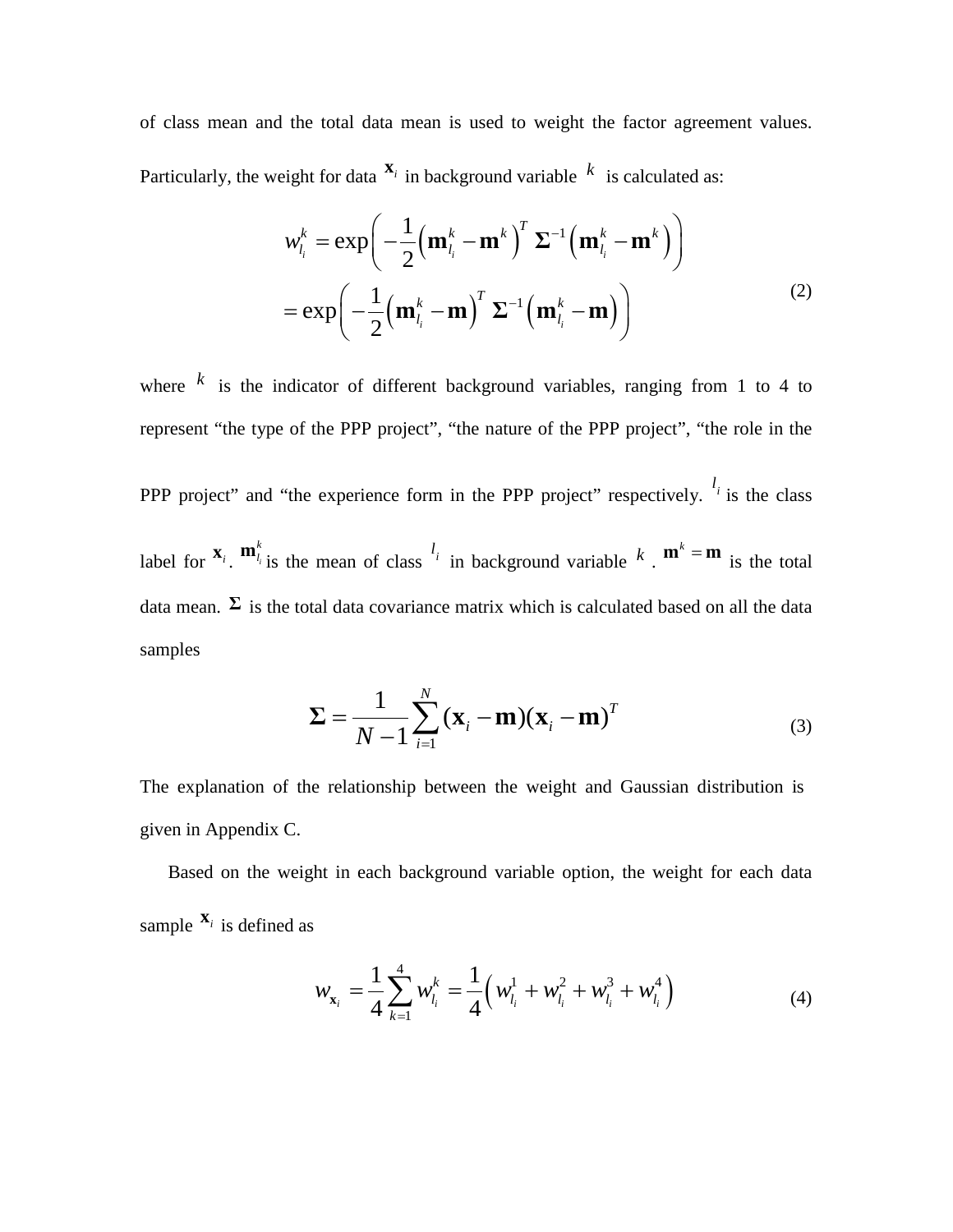where  $\frac{W_{l_i}}{W_{l_i}}$  $w_{l_i}^k$  is the weight for  $\mathbf{x}_i$  with class label  $l_i$  in background variable  $k$ . This means that if a data sample is in the majority of all of the four background variables, it is added a large weight to compute the final ranking.

With the weight value for each data sample, the final ranking score for item  $\frac{J}{s}$  is calculated as:

$$
r_j = \sum_{i=1}^{N} w_{\mathbf{x}_i} x_{i,j} = w_{\mathbf{x}_1} x_{1,j} + w_{\mathbf{x}_2} x_{2,j} + \dots + w_{\mathbf{x}_N} x_{N,j}
$$
(5)

The results are shown in the Table 8.

#### *5.4 Discussion of Ranking Results*

Table 8 lists the ranking order of factors related to stakeholders in the PPP briefing stage from public-sector opinions. It is noted that the scores presented are lower than the mean values of factors. It is because the scores were calculated based on a totally different method. Therefore, the weighted scores and the mean values could not be directly compared. Only the ranks based on the two methods could be compared. It is clear that the two ranking orders were not the same when the four background variables were taken into consideration. The rank estimated based on the sample visualization method is more accurate and reliable.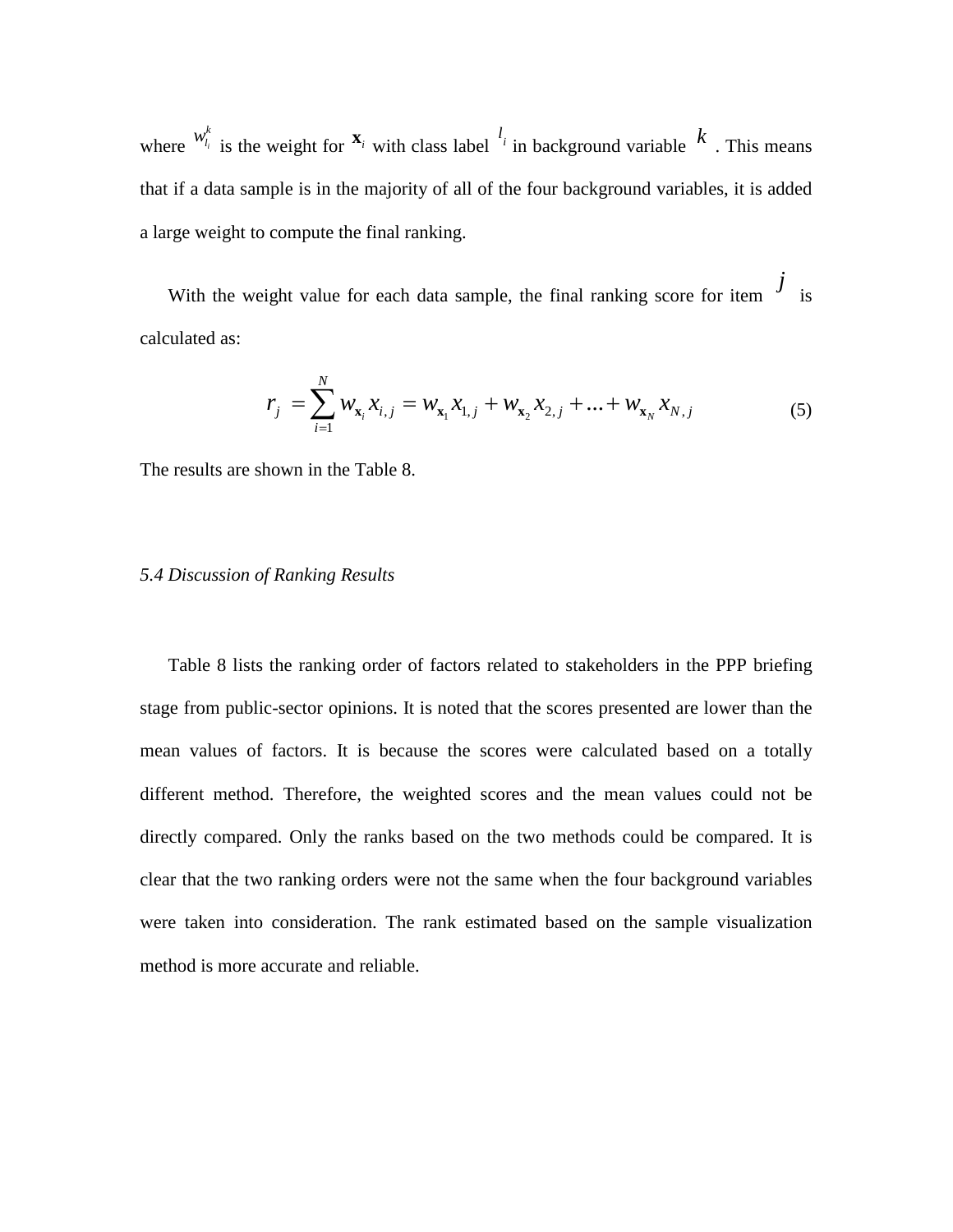| Factors                                                     | Weighted      |       |  |
|-------------------------------------------------------------|---------------|-------|--|
|                                                             | <b>Scores</b> | Means |  |
| Open and effective communication                            | 2.735         | 4.090 |  |
| Skillful guidance and advice from project manager           | 2.711         | 4.057 |  |
| Knowledge of consultants                                    | 2.700         | 4.057 |  |
| Openness and trust                                          | 2.677         | 4.025 |  |
| Clarity of roles of stakeholders                            | 2.657         | 3.984 |  |
| Knowledge of clients business                               | 2.650         | 3.951 |  |
| Honesty                                                     | 2.613         | 3.918 |  |
| Knowledge of statutory and lease control of the project     | 2.596         | 3.885 |  |
| Agreement of brief by all relevant parties                  | 2.594         | 3.910 |  |
| Selection of briefing team                                  | 2.590         | 3.893 |  |
| Team commitment                                             | 2.583         | 3.852 |  |
| Sufficient consultation with stakeholders                   | 2.572         | 3.877 |  |
| Clear management structure                                  | 2.490         | 3.730 |  |
| Good facilitation                                           | 2.473         | 3.713 |  |
| Balance of the needs/requirements of different stakeholders | 2.468         | 3.697 |  |
| Experience of the client                                    | 2.464         | 3.680 |  |
| Holding workshops for stakeholders                          | 2.386         | 3.566 |  |
| Experience of stakeholder group                             | 2.380         | 3.574 |  |

# Table 8. Ranking Scores of Factors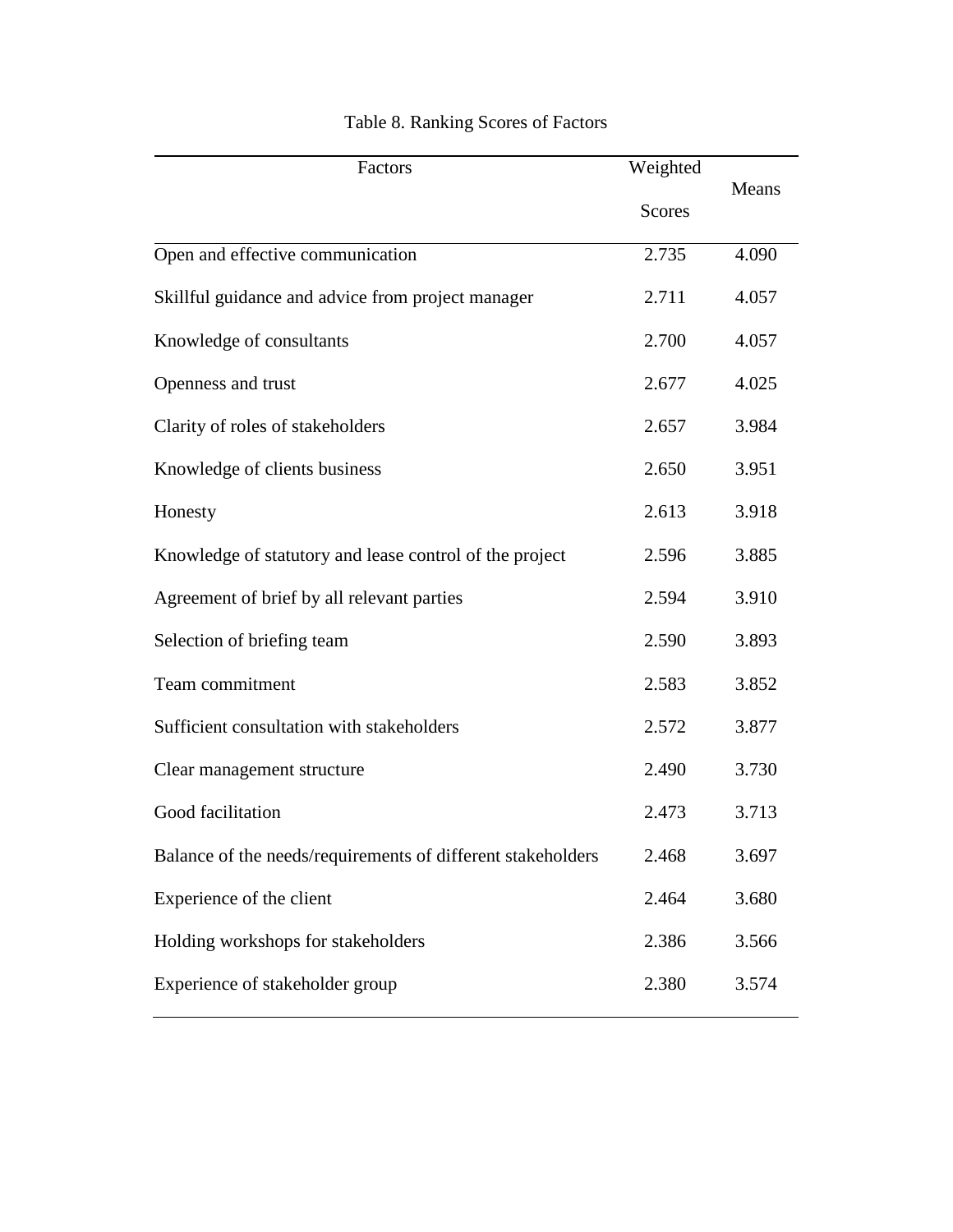As shown in Table 8, "open and effective communication" ranked in first place  $(=2.735)$ , followed by "skillful guidance and advice from project manager"  $(=2.711)$ . An ethics of care offers an alternative underpinning that more adequately recognizes the interests and hears the voice of internal and external stakeholders (Smyth, 2008). So from views of the public sector, open and effective communication is the most important factor during the briefing stage. Project manager has responsibility to give initial advice and undertake feasibility exercises to help the client appreciate the nature of their site or building (Salisbury, 1998). So the project manager with skillful guidance and advice will lead a smooth briefing.

"Knowledge of consultants" ranked the third place  $(=2.700)$ . Consultants may manage teamwork, collaboration, face to face contact and effective communication structures during the briefing stage. So the public sector wants the consultants to have these abilities to help briefing process. "Openness and trust" listed in the fourth place  $(=2.677)$ . As measures of closeness and collaboration in the partnerships, two ways of trust were used: (1) self-interested trust, based upon seeking win-win outcomes centring upon a minimal range needed for an exchange, managing a transaction and working together and (2) socially orientated trust, based upon self-love (Smyth, 2008). The fifth place in the ranking list was "clarity of roles of stakeholders" (=2.657). In order to understand the various interested parties in the project, all types of stakeholders should be identified and represented during the early stages of the project (Kelly et al. 2004).

It seems that the public sector do not care about the experience of attending briefing of stakeholder group  $(=2.380)$ . Because some of stakeholders in briefing are end users and/or other parties, so they do not strict all stakeholders have attended briefing stages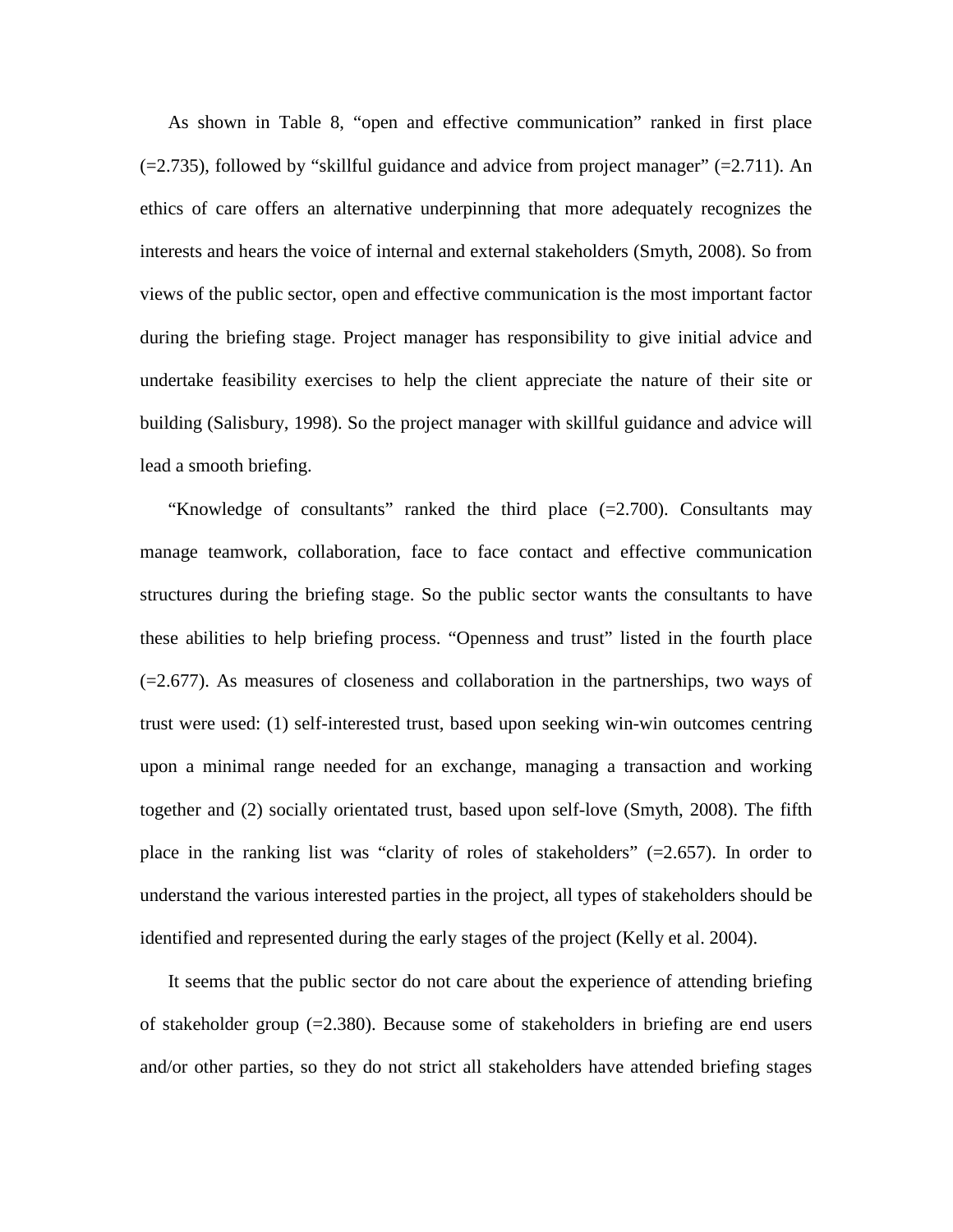before. For "holding workshops for stakeholders"  $(=2.386)$ , the public sector think special workshops which train stakeholders how to do briefing are not that necessary because the purpose of the briefing stage is to clarify all needs of clients. It is not to train stakeholders to do briefing and each project is unique to do a very standard way to briefing stages.

#### **6. Conclusions**

PPP is widely used in many construction projects worldwide. The KMO test supports the conclusion that survey data are adequate for factor analysis. Factor analysis establishes four dimensions of stakeholders involved in the briefing stage: "stakeholder ability for briefing", "stakeholder consultancy to briefing", "stakeholder ethic for briefing", and "stakeholder facilitation in briefing". Also, the effect of four background variables on the four dimensions was tested and partially supported. Validity analysis and reliability analysis confirm the quality of the questionnaire survey, the soundness of the factor analysis, and the internal consistency of the stakeholder-related factors. A mathematical model adopted from Gaussian distribution was used to add a weight generated by the four background variables to estimate the weighted ranking scores of factors. Mathematical analysis concludes that the 18 factors are different in their importance level in making briefing successful.

The limitation of research presented in this paper is all factors tested are related stakeholders and all data were collected from the public sector in Hong Kong. Future research will be carried on into two parts. First, the factors presented here will be tested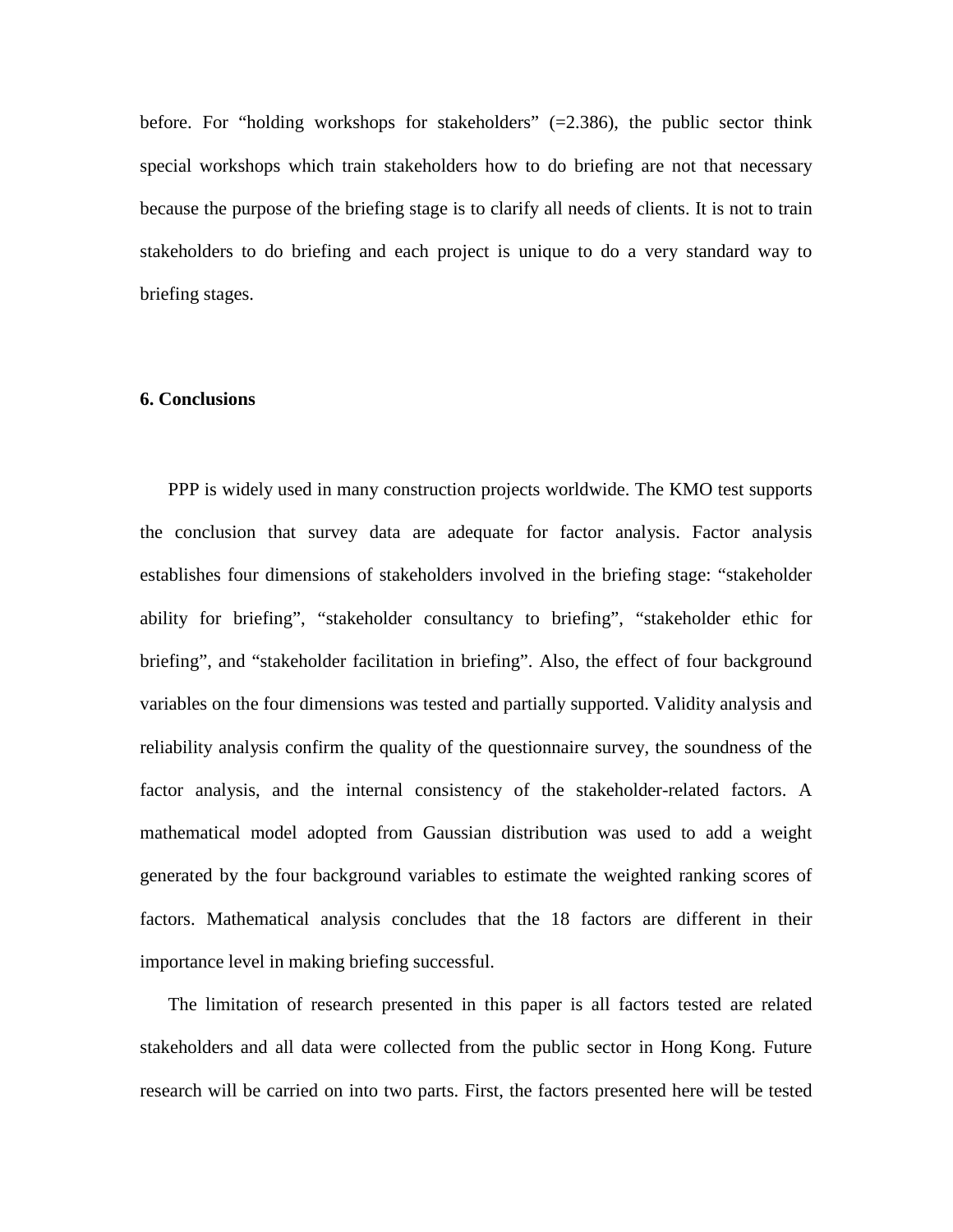in real cases by working with related government departments. Secondly, there are other aspects which have impacts on the success of briefing such as factors of risk and finance (Tang et al., 2010) which should be studied and tested in future research in order to have a more comprehensive picture on how to improve PPP in the briefing stage.

Although the responses of this questionnaire survey are from the public sector, the findings in this research may facilitate all stakeholders in attending and making collaboration in briefing so as to increase the value of PPP projects. Because all factors tested in the paper are related stakeholders, other stakeholders should learn the preference of the public sector. This will contribute to an effective and efficient briefing of PPP-type construction projects.

# **Acknowledgements**

The research was supported by a grant from the Hong Kong Polytechnic University, the Hong Kong Special Administrative Region, China. The authors would also like to acknowledge the editing by Dr. Paul W. Fox of an earlier draft of this paper.

# **References**

- Aaltonen, K., 2011. Project stakeholder analysis as an environmental interpretation process. *International Journal of Project Management*, 29, 165-183.
- Abdul-Aziz, A.R., 2001. Unraveling of BOT Scheme: Malaysia's Indah Water Konsortium. *Journal of Construction Engineering and Management*, 127, 457-460.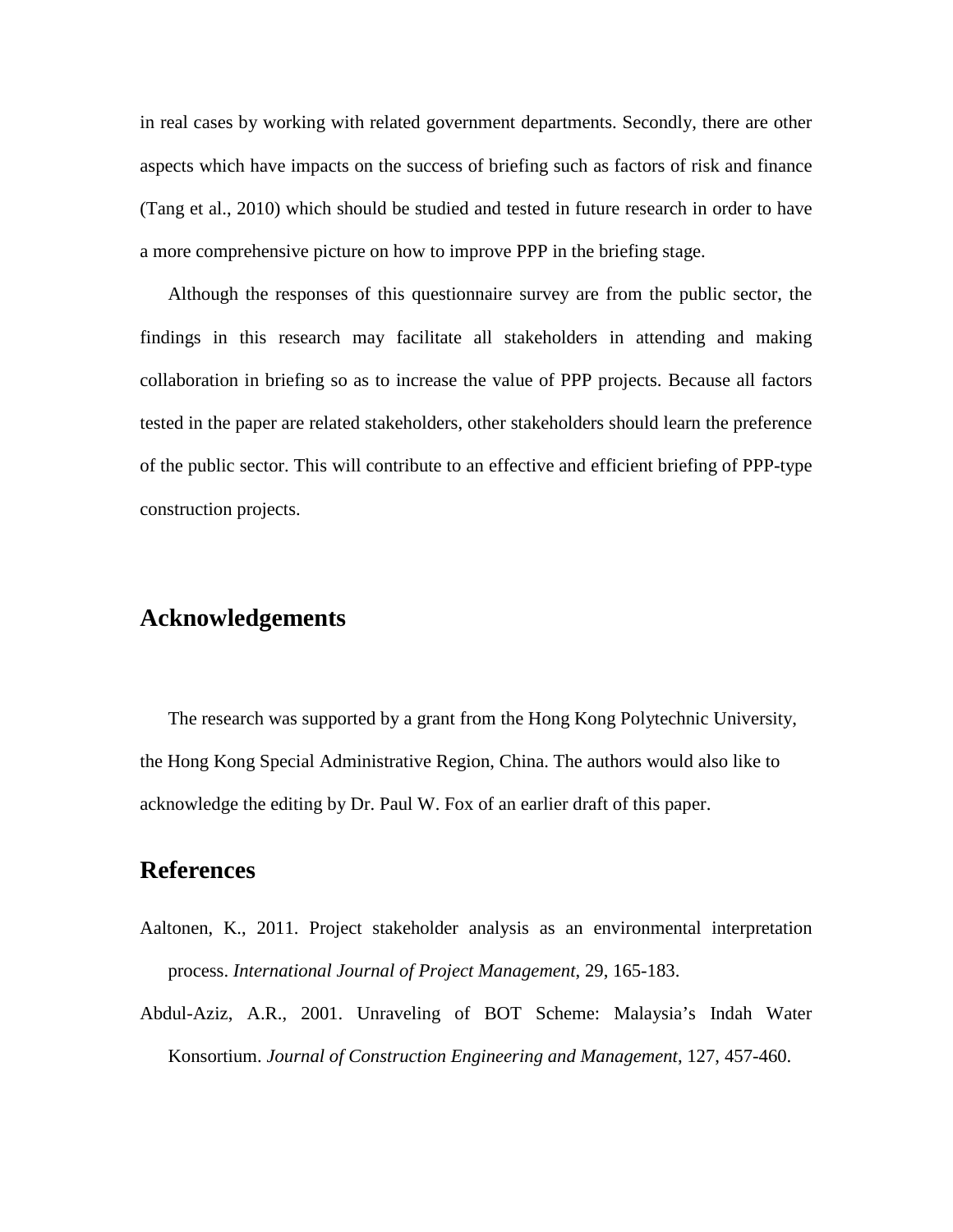Anderson, T.W., 1963. Asymptotic theory for principal component analysis. *Annals of Mathematical Statistics*, 34, 122–148.

Belkin, M., Niyogi, P., 2008. Towards a Theoretical Foundation for Laplacian-Based Manifold Methods. *Journal of Computer and System Sciences*, 74, 1289–1308.

Bishop, C. M., 1995. *Neural Networks for Pattern Recognition*. Oxford University Press.

- Bishop, C.M., 2006. Pattern Recognition and Machine Learning. *Information Science and Statistics*, Springer. New York.
- Blyth, A., Worthington, J., 2001. *Managing the Brief for Better Design*, Spon Press, London and New York.
- Borg, I., Groenen, P., 2005. *Modern Multidimensional Scaling: theory and applications*, 2nd ed., Springer-Verlag New York.
- Chan, A.P.C., Chan, D.W.M., Ho, K.S.K., 2003. An empirical study of the benefits of construction partnering in Hong Kong. *Construction Management and Economics*, 21, 523-533.
- Consoli, G.G.S., 2006. Conflict and managing consortia in private prison projects in Australia-Private prison operator responses. *International Journal of Project Management*, 24, 75-82.
- Construction Industry Board, 1997. *Briefing the Team*, CIB, Thomas Telford Publishing, London.
- Cox, T.F., Cox, M.A.A., Cox, T.F., 2000. *Multidimensional Scaling*, Second Edition. Chapman & Hall/CRC, September.
- Duda, R.O., Hart, P.E., Stork, D.H., 2000. *Pattern Classification* (2nd ed.). Wiley Interscience.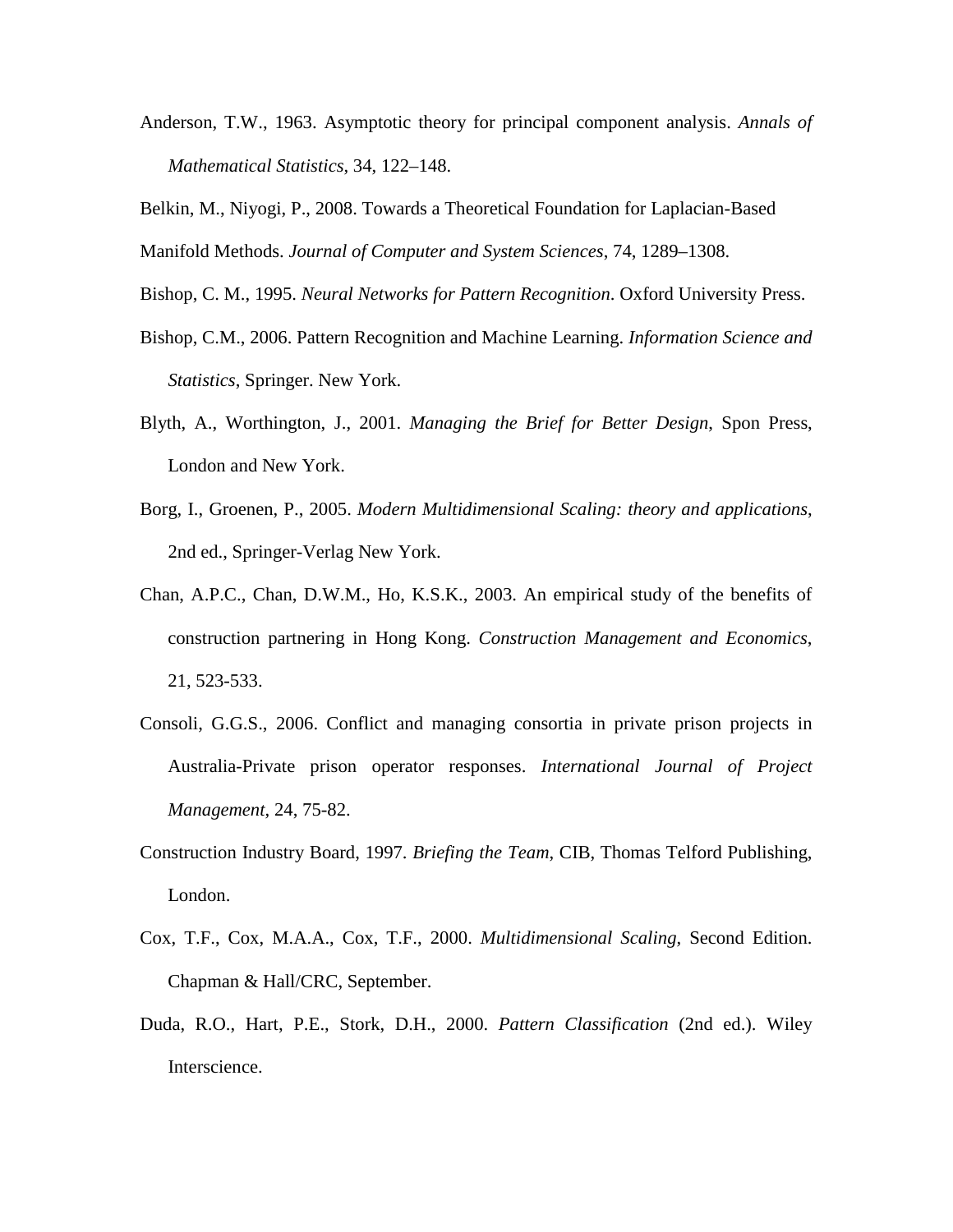Erridge, A., Greer, J., 2002. Partnerships and public procurement: building social capital through supply relations. *Public Administration*, 80, 503-522.

Everitt, B. S., 1984. *An Introduction to Latent Variable Models*. Chapman and Hall.

- Grimsey, D., Lewis, M.K., 2002. Evaluating the risks of public private partnerships for infrastructure projects. *International Journal of Project Management*, 20, 107-118.
- Hair, J.F., Anderson R.E., Tatham, R.L., Black, W.C., 1998. *Multivariate Data Analysis*, 5th Ed, Prentice-Hall, Englewood Cliffs, N.J.
- Hastie, T., Tibshirani, R. and Friedman, J., 2008. *The Elements of Statistical Learning: Data Mining, Inference, and Prediction* 2nd Ed., Springer. New York.
- Kelly, J., Male, S., Graham, D., 2004. *Value Management of Construction Projects,*  Blackwell Publishing, Oxford, UK.
- Lawley, D. N., 1953. A modified method of estimation in factor analysis and some large sample results. *In Uppsala Symposium on Psychological Factor Analysis*, Number 3 in Nordisk Psykologi Monograph Series, pp. 35–42. Uppsala: Almqvist and Wiksell.
- Li, B., Akintoye, A., Edwards, P.J., Hardcastle, C., 2005. Critical success factors for PPP/PFI projects in the UK construction industry. *Construction Management and Economics*, 23, 459-471.
- Palaneeswaran, E., Kumaraswamy, M.M., 2000a. Benchmarking contractor selection practices in public-sector construction—a proposed model. *Engineering, Construction and Architectural Management*, 7, 285-299.
- Palaneeswaran, E., Kumaraswamy, M.M., 2000b. Contractor Selection for Design/Build Projects. *Journal of Construction Engineering and Management*, 126, 331-339.
- Salisbury, F., 1998. *Briefing Your Architect*, 2nd edition, Architectural Press, Oxford.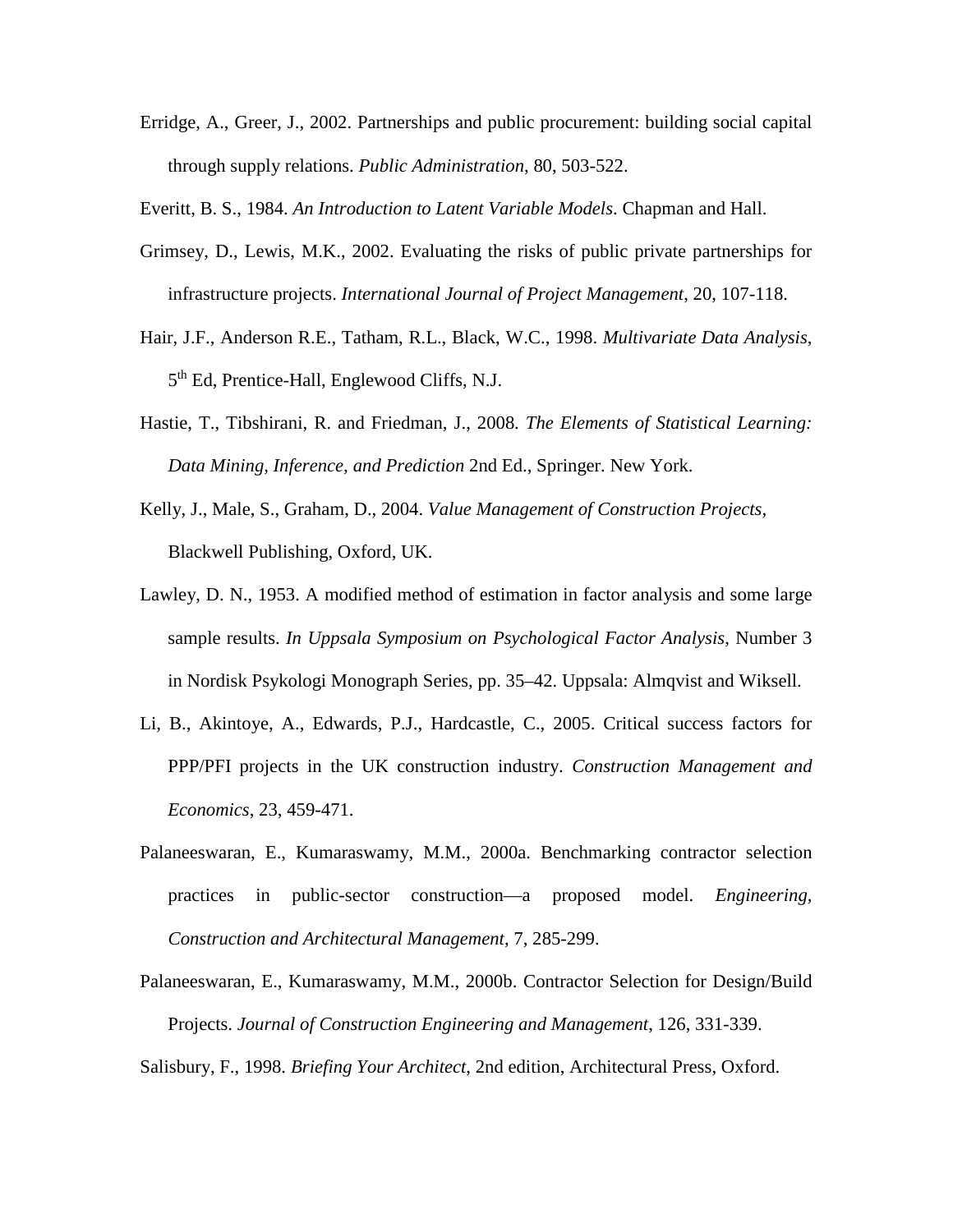- Schölkopf, B., Smola, A. J., 2001. Learning with Kernels: Support Vector Machines. *Regularization, Optimization, and Beyond (Adaptive Computation and Machine Learning*, The MIT Press.
- Smyth, H., 2008. The credibility gap in stakeholder management: ethics and evidence of relationship management. *Construction Management and Economics*, 26, 633-643.
- Tang, L.Y.N., Shen, Q.P., Cheng, E.W.L., 2010. A review of studies on Public-private partnership projects in the construction industry. *International Journal of Project Management*, 28, 683-694.
- Yang J., Shen Q.P., Drew D.S., Ho C.M.F., Xue X.L., 2011. Stakeholder management in construction: an empirical study to address research gaps in previous studies. *International Journal of Project Management*, 29, 900-910.
- Ysa, T., 2007. Governance forms in urban public-private partnerships. *International Public Management Journal*, 10, 35-57.
- Zhang, X.Q., 2004a. Concessionaire selection: methods and criteria. *Journal of Construction Engineering and Management*, 130, 235-244.
- Zhang, X.Q., 2004b. Improving concessionaire selection protocols in public/private partnered infrastructure projects. *Journal of Construction Engineering and Management*, 130, 670-679.
- Zhang, X.Q., Kumaraswamy, M.M., 2001. Hong Kong experience in managing BOT projects. *Journal of Construction Engineering and Management*, 127, 154-162.
- Zhang, X.Q., Kumaraswamy, M.M., Zheng, W., Palaneeswaran, E., 2002. Concessionaire selection for Build-Operate-Transfer tunnel projects in Hong Kong. *Journal of Construction Engineering and Management*, 128, 155-163.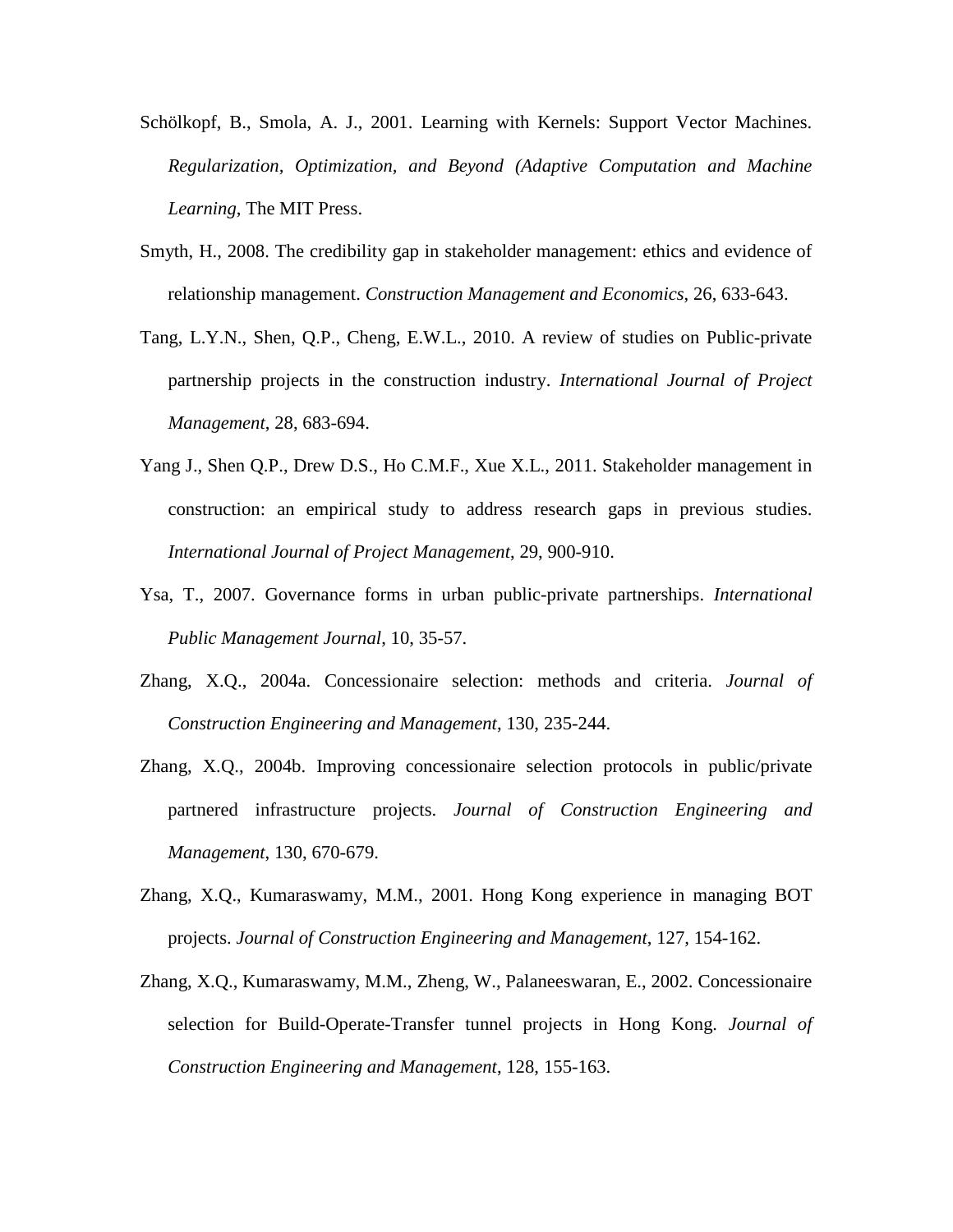# **Appendix A: Sample of the questionnaire**

### **Section A – Background Information**

*Please answer this section with reference to your previous experience in a particular PPP project that you have participated in Hong Kong.*

|                                                                                                                                                                                                                                                                                                     | 1. The type of the PPP project:<br>Cable car<br>$\vert$ Drainage<br>Hospital                                                                                 |       | Housing |  |  |                                                             |  |  |
|-----------------------------------------------------------------------------------------------------------------------------------------------------------------------------------------------------------------------------------------------------------------------------------------------------|--------------------------------------------------------------------------------------------------------------------------------------------------------------|-------|---------|--|--|-------------------------------------------------------------|--|--|
|                                                                                                                                                                                                                                                                                                     | 2. The nature of the PPP project:<br>New build<br>Refurbishment (including renovation, extension etc.)                                                       |       |         |  |  |                                                             |  |  |
|                                                                                                                                                                                                                                                                                                     | 3. Your role in the PPP project:<br>Architect<br>Administrator<br>Engineer<br><b>Contract Manager</b>                                                        |       |         |  |  |                                                             |  |  |
| 4. Your experience in the PPP project:<br>Directly involved in briefing stage<br>Not directly involved in briefing stage<br>Section B – Stakeholder-related factors affecting effectiveness and efficiency of<br>briefing stage in Public Private Partnership Projects in the construction industry |                                                                                                                                                              |       |         |  |  |                                                             |  |  |
|                                                                                                                                                                                                                                                                                                     | Those writing on the subject of briefing have made the following statements. Please<br>indicate your level of agreement/disagreement for each statement.     | agree |         |  |  | <b>Strongly Agree Neutral Disagree Strongly</b><br>disagree |  |  |
|                                                                                                                                                                                                                                                                                                     | 1) The client should have related experience of<br>briefing.                                                                                                 |       |         |  |  |                                                             |  |  |
| 2)                                                                                                                                                                                                                                                                                                  | client<br>The<br>needs<br>clear<br>a<br>management<br>organization structure for briefing.                                                                   |       |         |  |  |                                                             |  |  |
|                                                                                                                                                                                                                                                                                                     | 3) Knowledge of the client's responsibility is<br>needed.                                                                                                    |       |         |  |  |                                                             |  |  |
|                                                                                                                                                                                                                                                                                                     | 4) Project<br>give<br>manager<br>should<br>appropriate<br>guidance and advice during briefing.<br>5) Workshops for stakeholders should be held<br>regularly. |       |         |  |  |                                                             |  |  |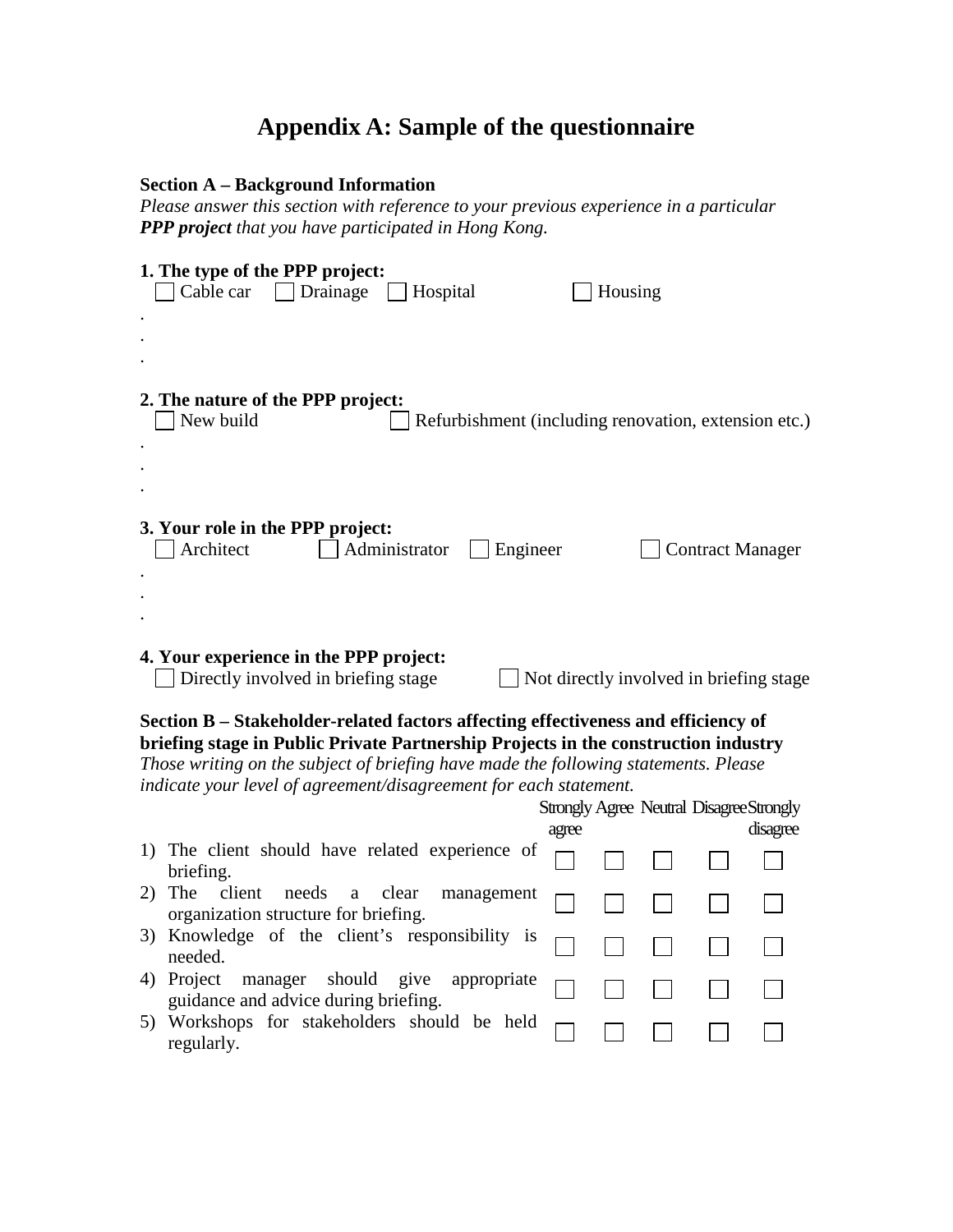## **Appendix B: Estimation of Projection Matrix**

Suppose there are C classes, and the label of  $X_i$  is  $\ell_i$ . To estimate **W**, two scatter matrices are introduced, which are the within-class scatter matrix  $S_w$  and between-class scatter matrix**S***<sup>b</sup>* :

$$
\mathbf{S}_{w} = \sum_{i=1}^{C} \sum_{\mathbf{x}_{j}:l_{j}=i} (\mathbf{x}_{j} - \mathbf{m}_{i})(\mathbf{x}_{j} - \mathbf{m}_{i})^{T}
$$
(6)

$$
\mathbf{S}_b = \sum_{i=1}^{C} (\mathbf{m}_i - \mathbf{m})(\mathbf{m}_i - \mathbf{m})^T
$$
 (7)

where  $\mathbf{m}_i$  is the mean of class i, and  $\mathbf{m}$  is the mean of all data samples.  $\mathbf{S}_w$  measures the intra-class variances and  $S_b$  measures the inter-class variances. The optimization of the projection matrix  $W$  is to find a lower-dimensional space to simultaneously maximize the between-class scatter and minimize the within-class scatter. Compared with PCA, which is based on the total variances  $({\bf S}_{w_+} {\bf S}_{b})$ , LDA projects the data sample with most discriminative directions (Bishop, 2006). This make the projected data have the property where the samples with the same label will show clustering property in the projected space. Then the visualization will help to find similar classes with similar voting but different working experiences. The optimization criterion is formulated as:

$$
\mathbf{W}^* = \arg \max_{\mathbf{W} \in R^{d \times m}} tr \left( \left( \mathbf{W}^T \mathbf{S}_w \mathbf{W} \right)^{-1} \left( \mathbf{W}^T \mathbf{S}_b \mathbf{W} \right) \right)
$$
(8)

Here *tr* represents the trace of a matrix. The solution to this criterion has been proven to be the m largest eigenvectors of the matrix  $S_{w}^{-1}$  $S_w^{-1}S_b$  and the optimizal value of the criterion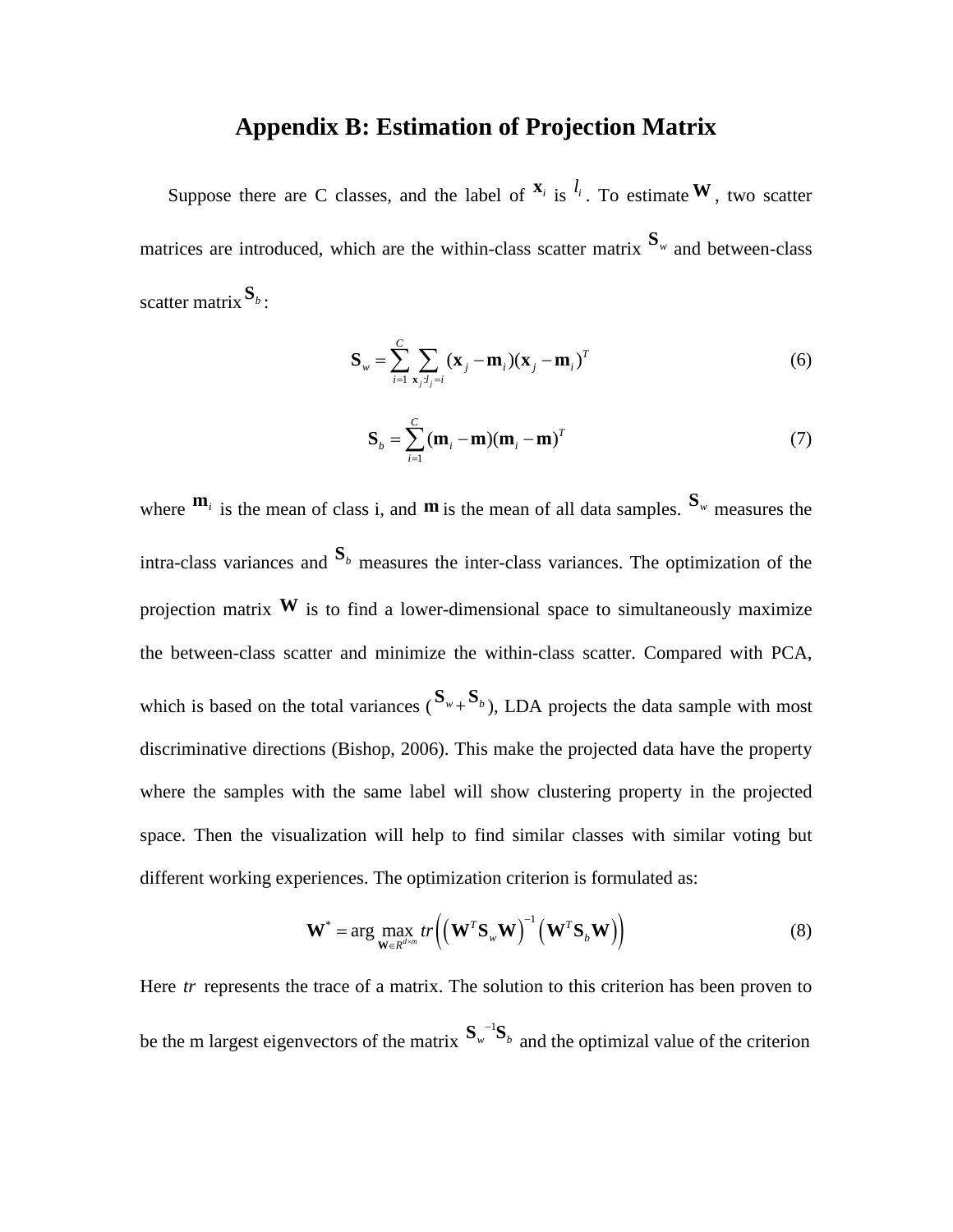is the sum of the corresponding largest eigenvalues (Duda et al., 2000; Bishop, 2006; Hastie et al., 2008).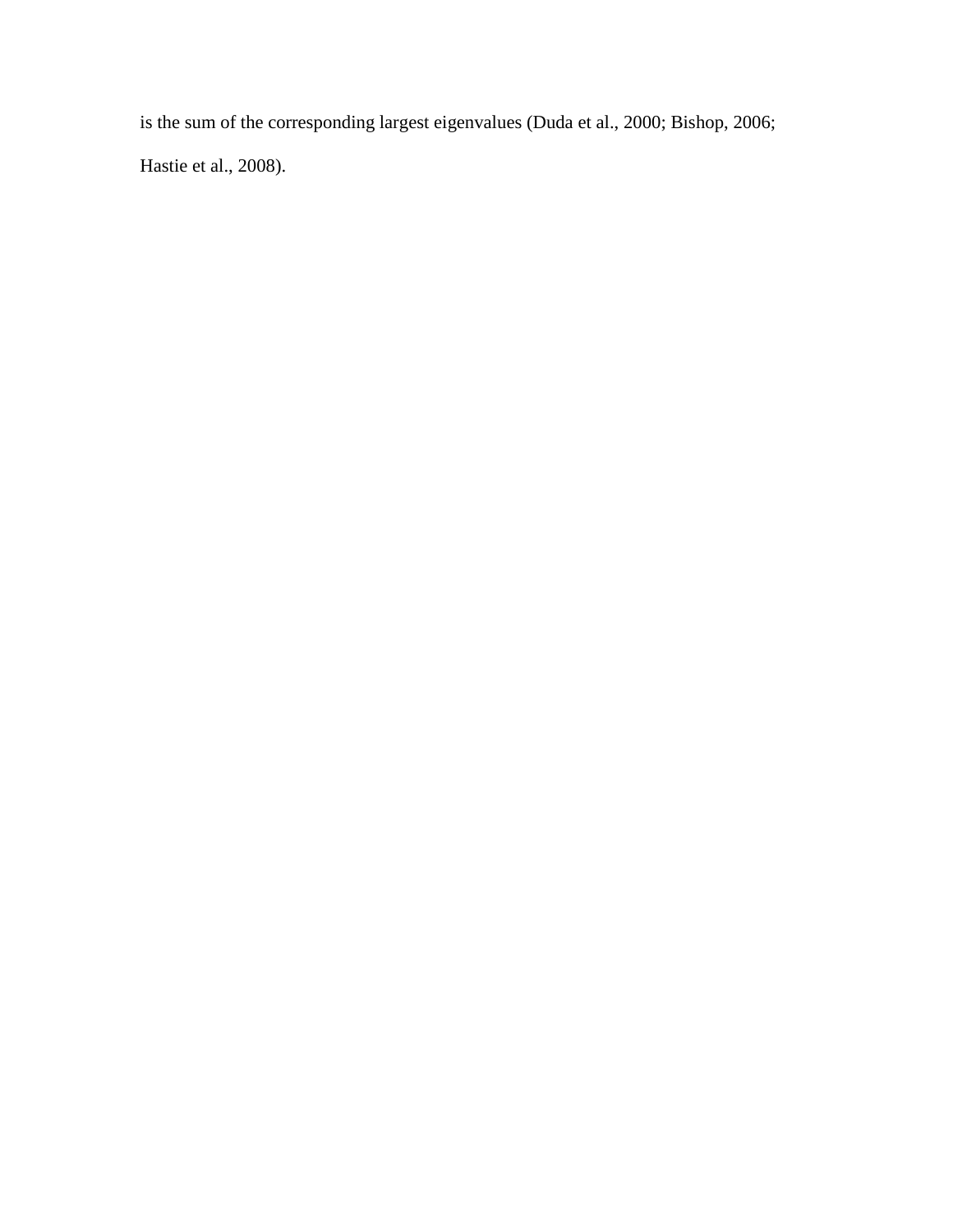# **Appendix C: Explanation of Ranking Weight**

We can see that the weighting coefficient is just the exponential term of a multivariate Gaussian distribution

$$
\frac{1}{(2\pi)^{d/2}}\frac{1}{|\mathbf{\Sigma}|^{1/2}}\exp\left(-\frac{1}{2}\left(\mathbf{m}_{l_i}^k-\mathbf{m}\right)^T\mathbf{\Sigma}^{-1}\left(\mathbf{m}_{l_i}^k-\mathbf{m}\right)\right) \tag{9}
$$

which ignores the constant term. Moreover, the weight has the property of ranging from 0 to 1. If the class mean  $\mathbf{m}_{l_i}^k$  in background variable  $k$  is far away from the total data mean **m**, a small weight is given to the samples with that background variable option. Contrarily, if the experience class  $^{\mathbf{m}_{l_i}^k}$  in experience type  $k$  is near the total data mean  $^{\mathbf{m}}$ , a large weight is given, since the samples in options of that background variable represent the majority of the collected data. Similar weighting scheme has been widely used in non-parametric kernel methods (Schölkopf and Smola, 2001), neural network based machine learning (Bishop, 1995), and manifold approximation (Belkin and Niyogi, 2008).